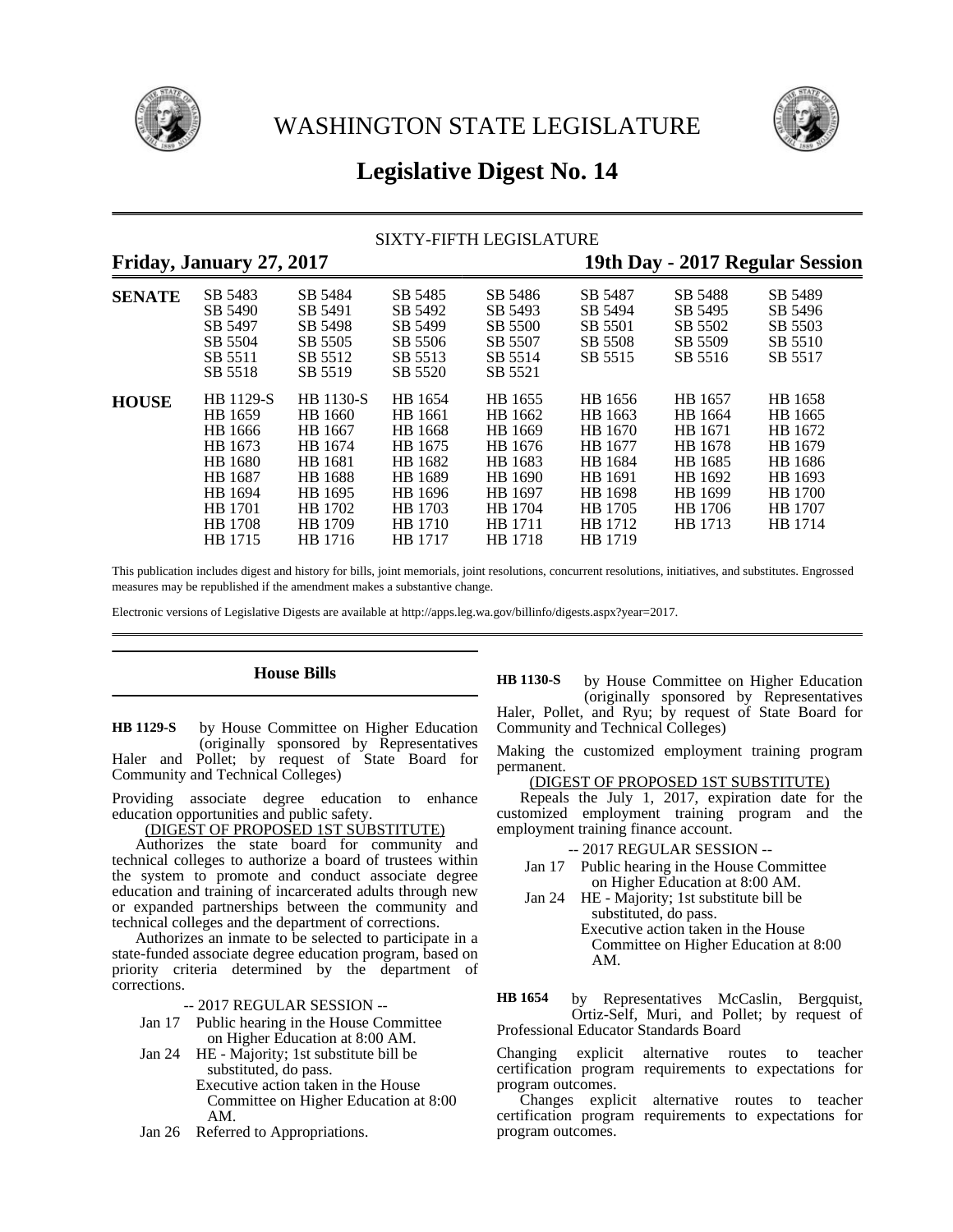-- 2017 REGULAR SESSION --

Jan 26 First reading, referred to Education (Not Officially read and referred until adoption of Introduction report).

by Representatives Lovick, Holy, Griffey, Hayes, Sells, Doglio, Stokesbary, Frame, Irwin, Fitzgibbon, Pike, Fey, Goodman, Pollet, and Stanford **HB 1655**

Providing industrial insurance coverage for stress-caused mental disorders and disabilities of members of the law enforcement officers' and firefighters' retirement system.

States that claims made by a member of the law enforcement officers' and firefighters' retirement system, based on mental conditions or mental disabilities caused by stress, fall within the definition of "occupational disease."

States that there is a prima facie presumption, in the case of firefighters and law enforcement officers who are covered under the state industrial insurance act, that posttraumatic stress disorder is an occupational disease.

-- 2017 REGULAR SESSION --

Jan 26 First reading, referred to Labor & Workplace Standards (Not Officially read and referred until adoption of Introduction report).

by Representatives Dent, Gregerson, Hargrove, Tarleton, Klippert, and Clibborn **HB 1656**

Establishing a community aviation revitalization loan program.

Creates an airport infrastructure loan program to be known as the community aviation revitalization loan program for local and small airports to acquire loans to fund capital projects.

Requires the aviation division of the department of transportation to administer the loan program and adopt the criteria to be used in evaluating and approving loans to small and local airports.

Creates the community aviation revitalization loan oversight task force to oversee and provide consultation to the department of transportation in relation to the loan program.

Requires the state treasurer's office to establish a new revenue source code to track revenue that is dedicated to the loan program.

Creates a revolving loan account in the aeronautics account.

-- 2017 REGULAR SESSION --

Jan 26 First reading, referred to Transportation (Not Officially read and referred until adoption of Introduction report).

by Representatives Shea, Buys, and Holy **HB 1657**

Concerning proceedings of the joint administrative rules review committee.

Provides that upon filing of a petition for review with the joint administrative rules review committee and service of the petition upon the agency, all promulgation, implementation, enforcement, and amendment of the proposed or existing rule, policy, interpretive statement,

guideline, or document is stayed pending final conclusion of the rules review process.

-- 2017 REGULAR SESSION --

- Jan 26 First reading, referred to State Government, Elections & Information Technology (Not Officially read and referred until adoption of Introduction report).
- by Representatives Manweller, Shea, McCaslin, Holy, Hargrove, and Condotta **HB 1658**

Limiting the enforcement of administrative rules and policies.

Prohibits a rule or policy of a state agency from being enforced unless and until the rule or policy has been: (1) Adopted pursuant to the administrative procedure act;

(2) Codified in the Washington Administrative Code; and

(3) Ratified by act of the legislature.

-- 2017 REGULAR SESSION --

- Jan 26 First reading, referred to State Government, Elections & Information Technology (Not Officially read and referred until adoption of Introduction report).
- by Representatives Manweller, Holy, Hayes, Buys, McCaslin, and Hargrove **HB 1659**

Concerning judicial interpretation of law and other writings without deference to agency interpretation.

Revises the administrative procedure act by requiring a court, in interpreting laws or other writings, to make its own determination without deference to the agency interpretation.

-- 2017 REGULAR SESSION --

Jan 26 First reading, referred to Judiciary (Not Officially read and referred until adoption of Introduction report).

#### by Representatives McDonald and Muri **HB 1660**

Creating a demonstration project for preserving public infrastructure and agricultural lands in floodplains.

Requires the department of agriculture, the department of natural resources, the department of fish and wildlife, and the department of ecology to expedite the permitting of a demonstration project in Pierce county that tests the effectiveness and costs of river management by using various sediment management strategies and techniques as applied to accomplish the following goals: (1) Restoration or enhancement of fish runs;

(2) Protection of public infrastructure and recreational access; and

(3) Effectiveness monitoring to inform future projects.

-- 2017 REGULAR SESSION --

Jan 26 First reading, referred to Agriculture & Natural Resources (Not Officially read and referred until adoption of Introduction report).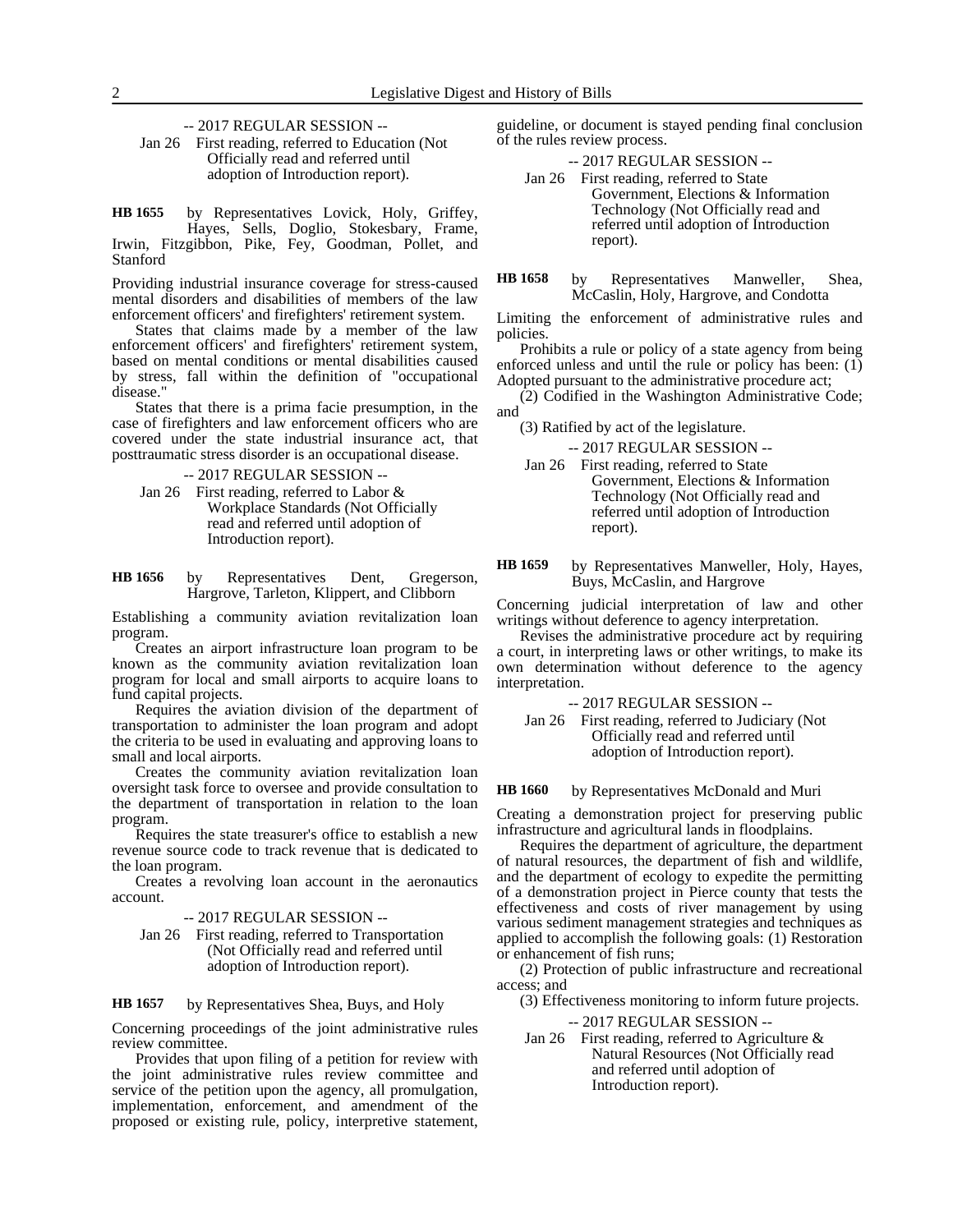by Representatives Kagi, Sullivan, Dent, Senn, Muri, Kilduff, Klippert, Frame, Goodman, Ortiz-Self, Wilcox, Lovick, Hargrove, Clibborn, Lytton, Appleton, Fitzgibbon, Orwall, Kloba, Sells, Fey, Macri, Bergquist, Pollet, Hudgins, Robinson, Stanford, and Slatter; by request of Office of the Governor **HB 1661**

Creating the department of children, youth, and families.

Creates the department of children, youth, and families.

Creates the office of innovation and alignment, within the office of the governor, with the primary duties and focus on developing and presenting a plan for the establishment of the department of children, youth, and families.

Transitions the office of innovation and alignment from the office of the governor to be an office within the department of children, youth, and families.

Abolishes the department of early learning and transfers its powers, duties, and functions to the department of children, youth, and families.

Transfers the powers, duties, and functions of the department of social and health services, pertaining to child welfare services under chapters 13.34, 13.36, 13.38, 13.50, 13.60, 13.64, 26.33, 26.44, 74.13, 74.13A, 74.14B, 74.14C, and 74.15 RCW, to the department of children, youth, and families.

-- 2017 REGULAR SESSION --

Jan 26 First reading, referred to Early Learning & Human Services (Not Officially read and referred until adoption of Introduction report).

by Representatives MacEwen and Condotta **HB 1662**

Modifying tax exemptions for ride-sharing vehicles to include certain electric vehicles.

Exempts certain electric vehicles from sales and use taxes and motor vehicle excise taxes.

-- 2017 REGULAR SESSION --

Jan 26 First reading, referred to Transportation (Not Officially read and referred until adoption of Introduction report).

by Representatives Peterson, Fitzgibbon, Macri, and Pollet; by request of Department of Ecology **HB 1663**

Concerning imposing a surtax on the possession of hazardous substances.

Revises the model toxics control act to impose a surtax on those persons who are subject to the hazardous substance tax.

-- 2017 REGULAR SESSION --

- Jan 26 First reading, referred to Finance (Not Officially read and referred until adoption of Introduction report).
- by Representatives Caldier, McCaslin, and Klippert **HB 1664**

Requiring waivers of the evidence-based assessment of teaching effectiveness for certain preservice candidates.

Requires the professional educator standards board to waive the requirement that preservice candidates successfully pass the evidence-based assessment of teaching effectiveness: (1) When requested by a school district with a subject endorsement shortage area; and

(2) For a candidate completing a teacher preparation program in an endorsement shortage area that meets the need of the school district.

-- 2017 REGULAR SESSION --

Jan 26 First reading, referred to Education (Not Officially read and referred until adoption of Introduction report).

by Representatives Santos, Macri, Pollet, Frame, Hudgins, and Stanford **HB 1665**

Providing transparency on the effect of tax expenditures on the state's budget.

Addresses the department of revenue's reporting to the legislature regarding a listing of the amount of reduction for the current and next biennium in the revenues of the state or the revenues of local government collected by the state as a result of tax exemptions.

Requires the governor's operating budget document to clearly state a baseline revenue estimate in the operating budget balance sheet that excludes the impact of any current tax preferences and a revenue adjustment that includes the estimated impact of current tax preferences.

Requires the submitted forecast document to clearly state a baseline revenue estimate that excludes the impact of any current tax preferences and a revenue adjustment that includes the estimated impact of current tax preferences.

Requires the baseline revenue estimate to be calculated and displayed before the impact of any current tax preference.

-- 2017 REGULAR SESSION --

Jan 26 First reading, referred to Finance (Not Officially read and referred until adoption of Introduction report).

by Representatives Santos, Macri, Pollet, and Frame **HB 1666**

Requiring legislative approval of tax preferences as part of the two-year budget process.

Requires legislative approval of tax preferences as part of the two-year budget process.

-- 2017 REGULAR SESSION --

Jan 26 First reading, referred to Finance (Not Officially read and referred until adoption of Introduction report).

by Representatives Appleton, Ryu, Blake, Van Werven, Peterson, Chapman, Tharinger, and Ortiz-Self **HB 1667**

Concerning marijuana tax reform.

Exempts the following from marijuana excise taxes: (1) Sales of certain marijuana concentrates, useable marijuana, or marijuana-infused products;

(2) Sales of products containing a certain amount of THC;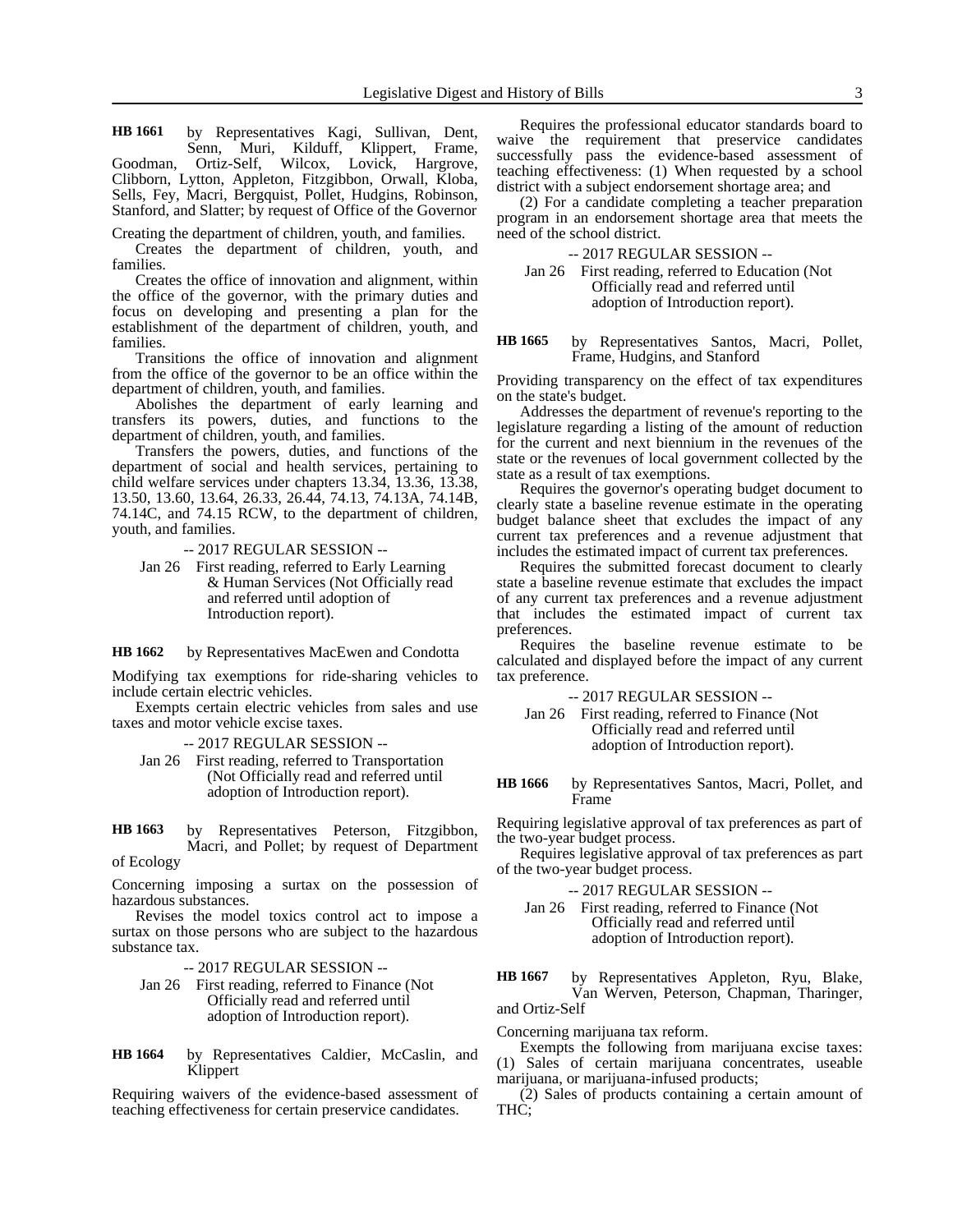(3) Sales of certain topical, noningestible products; and

(4) Certain nonmonetary resources and labor.

Imposes a tax on each sale at wholesale of a hydrocarbon gas-based solvent that is purchased by a licensed marijuana processor to extract or separate resin from marijuana or to produce or process any form of marijuana concentrates or marijuana-infused products.

Creates the marijuana processing impact account.

- -- 2017 REGULAR SESSION --
- Jan 26 First reading, referred to Finance (Not Officially read and referred until adoption of Introduction report).

#### by Representatives Haler, Hayes, and Muri **HB 1668**

Enhancing penalties for crimes committed against law enforcement officers.

Addresses crimes against law enforcement officers.

-- 2017 REGULAR SESSION --

Jan 26 First reading, referred to Public Safety (Not Officially read and referred until adoption of Introduction report).

by Representatives Farrell, Chandler, Blake, Haler, Stonier, Johnson, Chapman, McCaslin, Jinkins, Stambaugh, Sells, Wilcox, Stanford, Barkis, Ryu, Macri, Koster, Goodman, Rodne, Doglio, Holy, Muri, Young, Vick, Fey, Stokesbary, Irwin, Senn, Harmsworth, J. Walsh, Santos, Sawyer, Hudgins, Ormsby, MacEwen, Harris, McBride, Riccelli, Fitzgibbon, Wylie, Lytton, Ortiz-Self, Bergquist, Lovick, Tarleton, Pollet, and Robinson **HB 1669**

Establishing minimum crew size on certain trains.

Regulates minimum railroad crew staffing on trains carrying freight or passengers and trains transporting hazardous materials.

-- 2017 REGULAR SESSION --

Jan 26 First reading, referred to Labor & Workplace Standards (Not Officially read and referred until adoption of Introduction report).

by Representatives Gregerson, J. Walsh, Ryu, Haler, Rodne, Barkis, Sells, Chapman, Koster, Goodman, McCaslin, Holy, Fey, Muri, Dolan, Senn, Vick, Santos, Stokesbary, Macri, Sawyer, Hudgins, Ormsby, MacEwen, Harris, McBride, Riccelli, Fitzgibbon, Wylie, Blake, Ortiz-Self, Bergquist, Tarleton, Pollet, Robinson, and Stanford **HB 1670**

Concerning hours of service for certain railroad employees.

Regulates the hours of service for yardmasters.

-- 2017 REGULAR SESSION --

Jan 26 First reading, referred to Labor & Workplace Standards (Not Officially read and referred until adoption of Introduction report).

by Representatives Cody, Harris, and Tharinger; by request of Department of Social and Health Services **HB 1671**

Concerning assistance with activities of daily living.

Expands the definition of "activities of daily living," for purposes of assisted living facilities requirements, to include self-care activities related to personal care.

-- 2017 REGULAR SESSION --

Jan 26 First reading, referred to Health Care & Wellness (Not Officially read and referred until adoption of Introduction report).

by Representatives Frame, Sells, Gregerson, **HB 1672**

Doglio, Stambaugh, Ormsby, Manweller, Dent, Stonier, Steele, J. Walsh, Goodman, Bergquist, and Pollet

Concerning the time period for workers to recover wages under prevailing wage laws.

Provides that the time period for recovery of wages owed to a worker affected by a determination of the prevailing rate of wage is tolled until the prevailing wage determination is final.

-- 2017 REGULAR SESSION --

Jan 26 First reading, referred to Labor & Workplace Standards (Not Officially read and referred until adoption of Introduction report).

by Representatives Doglio, Sells, Gregerson, Ormsby, Macri, Goodman, Frame, Stonier, **HB 1673**

McBride, Cody, Senn, Ortiz-Self, and Pollet

Adding training on public works and prevailing wage requirements to responsible bidder criteria.

Requires a bidder, before award of a public works contract, to also meet the following responsibility criteria to be considered a responsible bidder and qualified to be awarded a public works project: Have attended training from the department of labor and industries or a training program approved by the department relating to the requirements associated with public works and prevailing wage under chapters 39.04 and 39.12 RCW.

-- 2017 REGULAR SESSION -- Jan 26 First reading, referred to Labor & Workplace Standards (Not Officially read and referred until adoption of Introduction report).

by Representatives Ormsby, Sells, Gregerson, Doglio, Frame, Macri, Goodman, Stonier, McBride, Peterson, Cody, Ortiz-Self, Tarleton, and Pollet **HB 1674**

Establishing the prevailing rate of wage based on collective bargaining agreements or other methods if collective bargaining agreements are not available.

Requires the industrial statistician to establish the prevailing rate of wage by adopting the hourly wage, usual benefits, and overtime pay established in collective bargaining agreements for those trades and occupations that have collective bargaining agreements.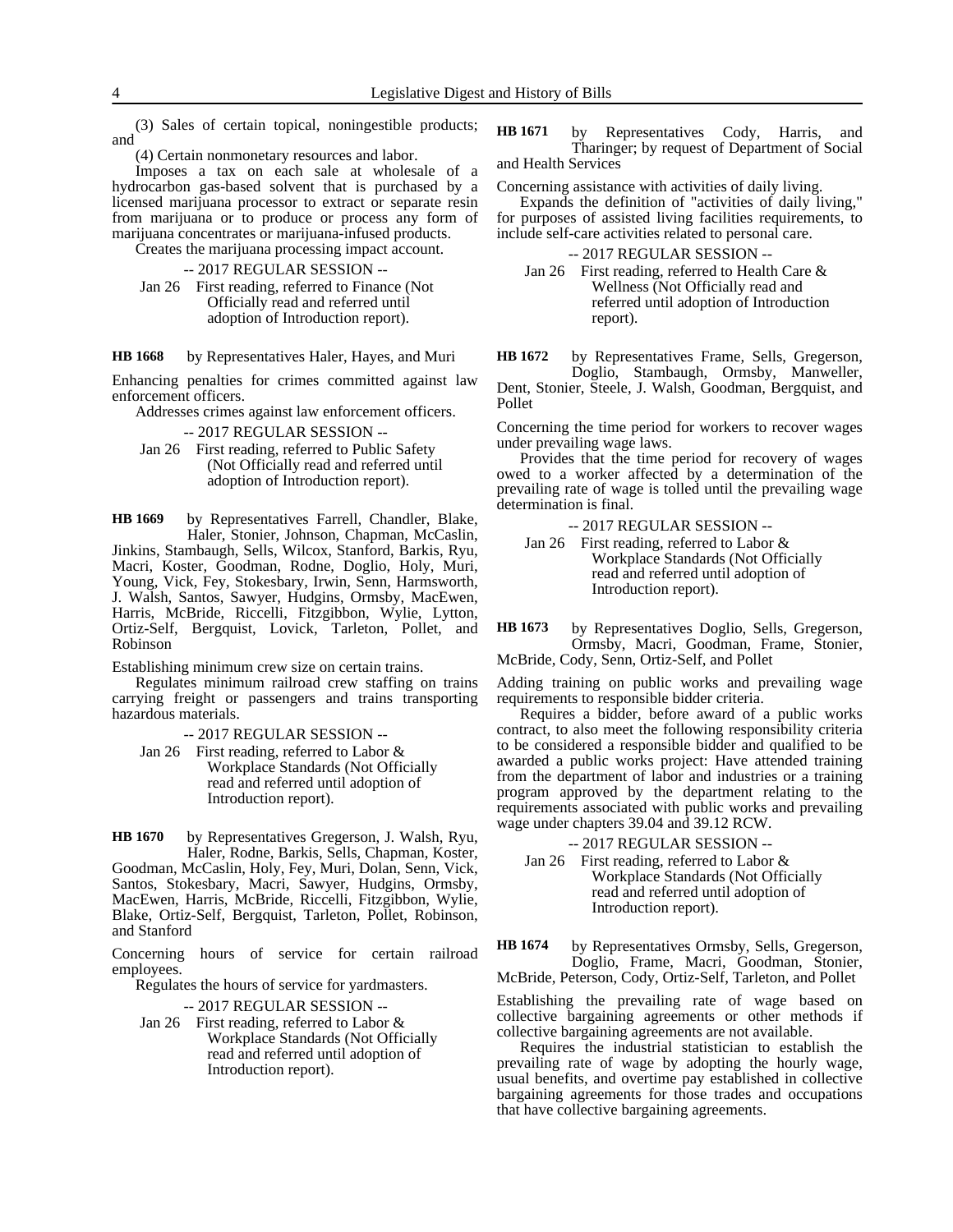- -- 2017 REGULAR SESSION --
- Jan 26 First reading, referred to Labor & Workplace Standards (Not Officially read and referred until adoption of Introduction report).

by Representatives Sells, Gregerson, Doglio, Frame, Ormsby, Macri, Goodman, Stonier, McBride, Peterson, Cody, Ortiz-Self, and Pollet **HB 1675**

Improving compliance with prevailing wage procedures.

Addresses prevailing wage procedures with regard to imposing civil penalties on contractors and subcontractors who fail to post certain statements or records required by chapter 39.12 RCW (prevailing wages on public works).

-- 2017 REGULAR SESSION --

Jan 26 First reading, referred to Labor & Workplace Standards (Not Officially read and referred until adoption of Introduction report).

by Representatives Sullivan, Hansen, Goodman, Rodne, Shea, Ortiz-Self, and Tarleton **HB 1676**

Concerning crimes involving a dog guide or service animal.

Revises the definitions of "dog guide" and "service animal" to include a dog that is in training for the purpose of assisting certain people.

-- 2017 REGULAR SESSION --

- Jan 26 First reading, referred to Judiciary (Not Officially read and referred until adoption of Introduction report).
- by Representatives Peterson, Pike, Senn, McBride, DeBolt, Macri, Stonier, Riccelli, **HB 1677**

and Fey

Concerning local government infrastructure funding.

Modifies public works projects provisions with regard to local government infrastructure funding.

Changes the composition of the public works board.

-- 2017 REGULAR SESSION --

- Jan 26 First reading, referred to Capital Budget (Not Officially read and referred until adoption of Introduction report).
- by Representative Pettigrew; by request of Department of Corrections **HB 1678**

Allowing multiple terms of community custody to be served concurrently.

Requires community custody terms to be served concurrently to each other.

-- 2017 REGULAR SESSION --

Jan 26 First reading, referred to Public Safety (Not Officially read and referred until adoption of Introduction report).

by Representatives Goodman, Klippert, Pettigrew, Chapman, Hayes, Muri, Hudgins, and Robinson; by request of Department of Corrections **HB 1679**

Issuing a two-year identicard for offenders released from prison facilities.

Requires the department of corrections, working in conjunction with the department of licensing, to create and implement an identicard program to provide released offenders within the state a two-year state-issued identicard.

-- 2017 REGULAR SESSION --

Jan 26 First reading, referred to Public Safety (Not Officially read and referred until adoption of Introduction report).

by Representatives Goodman, Klippert, and Pettigrew; by request of Department of Corrections **HB 1680**

Concerning the sentencing elements worksheet.

Requires the department of corrections, in consultation with the administrative office of the courts, to develop a sentencing elements worksheet that will be used to identify and record the elements of a court's order that are required by the department to calculate an offender's confinement term and community custody term when ordered.

-- 2017 REGULAR SESSION --

Jan 26 First reading, referred to Public Safety (Not Officially read and referred until adoption of Introduction report).

by Representatives Appleton, Kirby, and Griffey **HB 1681**

Encouraging the annexation of unincorporated urban growth areas.

Encourages unincorporated urban growth area annexation.

-- 2017 REGULAR SESSION --

Jan 26 First reading, referred to Environment (Not Officially read and referred until adoption of Introduction report).

by Representatives Fitzgibbon and Griffey **HB 1682**

Concerning actions by the boundary review board.

Requires the boundary review board to: (1) Direct affected jurisdictions to enter into any agreements necessary to address conflicts with the board's factors and objectives before ruling on an annexation proposal;

(2) Consider the following factors affecting a proposal: The logical and reasonable nature of the annexation boundaries to ensure they do not include unincorporated islands, peninsulas, or other jurisdictional irregularities; and

(3) Attempt to achieve the following: Equity of impacts on jurisdictional revenues and/or expenses from the proposed annexation boundary.

-- 2017 REGULAR SESSION --

Jan 26 First reading, referred to Local Government (Not Officially read and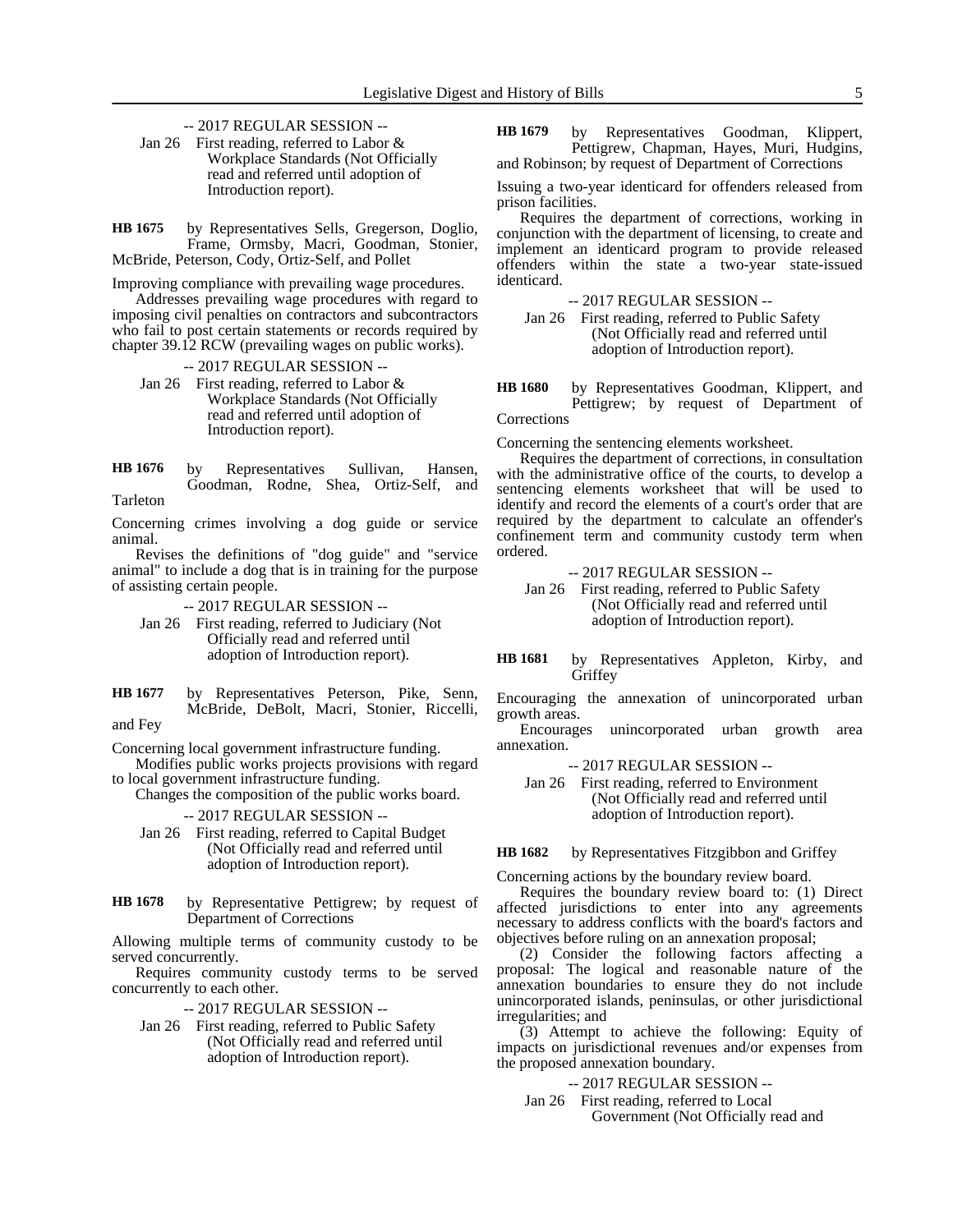referred until adoption of Introduction report).

by Representatives Appleton and Griffey **HB 1683**

Addressing sewer service within urban growth areas.

States that, if a county or city has adopted a capital facility plan to provide sewer service within the urban growth areas during the twenty-year planning period, nothing in RCW 36.70A.110 (section 1 of this act) obligates counties or cities to install sanitary sewer systems to certain properties within urban growth areas.

-- 2017 REGULAR SESSION --

Jan 26 First reading, referred to Environment (Not Officially read and referred until adoption of Introduction report).

by Representatives Santos, Harris, and Muri; by request of Superintendent of Public **HB 1684**

Instruction

Eliminating the reporting requirement for innovative supplemental contracts.

Removes the reporting requirement of the office of the superintendent of public instruction relating to innovation in supplemental contracts.

-- 2017 REGULAR SESSION --

Jan 26 First reading, referred to Education (Not Officially read and referred until adoption of Introduction report).

by Representatives Santos, Harris, Ortiz-Self, Macri, Goodman, Muri, Lovick, Pollet, and Slatter; by request of Superintendent of Public Instruction **HB 1685**

Allowing retired teachers to be employed as mentors.

Expands postretirement options for educators to allow retired teachers to be employed as a mentor to teachers or an adviser to students in teacher preparation programs.

-- 2017 REGULAR SESSION --

Jan 26 First reading, referred to Education (Not Officially read and referred until adoption of Introduction report).

by Representatives Santos, Harris, and Muri; by request of Superintendent of Public Instruction **HB 1686**

Aligning definitions relating to the transitional bilingual instruction program.

Revises the definition of "eligible pupil" and changes a definition from "primary language" to "native language" for purposes of the transitional bilingual instruction program.

-- 2017 REGULAR SESSION --

- Jan 26 First reading, referred to Education (Not Officially read and referred until adoption of Introduction report).
- by Representatives Santos, Harris, Ortiz-Self, and Muri; by request of Superintendent of Public Instruction **HB 1687**

Eliminating the gangs in schools task force.

Repeals RCW 28A.300.490 to eliminate the gangs in schools task force.

-- 2017 REGULAR SESSION --

Jan 26 First reading, referred to Education (Not Officially read and referred until adoption of Introduction report).

by Representatives Santos, Harris, Goodman,<br>Muri, and Stanford; by request of Muri, and Stanford; Superintendent of Public Instruction **HB 1688**

Making the open educational resources project permanent. Revises openly licensed courseware provisions.

Eliminates the June 30, 2018, expiration of RCW 28A. 300.803 (openly licensed courseware--identification and development of library of courseware--open educational resources account).

-- 2017 REGULAR SESSION --

Jan 26 First reading, referred to Education (Not Officially read and referred until adoption of Introduction report).

by Representatives Santos, Harris, Muri, Pollet, and Hudgins; by request of Superintendent of Public Instruction **HB 1689**

Making adjustments to the student transportation allocation system.

Requires the superintendent of public instruction to: (1) Evaluate districts whose allocation is less than the districts' prior year transportation expenditures;

(2) Determine which districts qualify for inclusion in the alternate funding process; and

(3) Establish a transportation allocation adjustment process.

-- 2017 REGULAR SESSION --

Jan 26 First reading, referred to Appropriations (Not Officially read and referred until adoption of Introduction report).

by Representatives Santos, Harris, and Muri; by request of Superintendent of Public Instruction **HB 1690**

Changing the annual reporting date for the transitional bilingual instruction program.

Changes the timeline in which the superintendent of public instruction is required to review the transitional bilingual instruction program.

-- 2017 REGULAR SESSION --

Jan 26 First reading, referred to Education (Not Officially read and referred until adoption of Introduction report).

by Representatives Harris, Santos, Muri, and Bergquist; by request of Superintendent of Public Instruction **HB 1691**

Removing the expiration date for the teacher and principal evaluation program advisory committee.

Removes the expiration of the requirement of the steering committee and the pilot school districts to continue to examine implementation issues and refine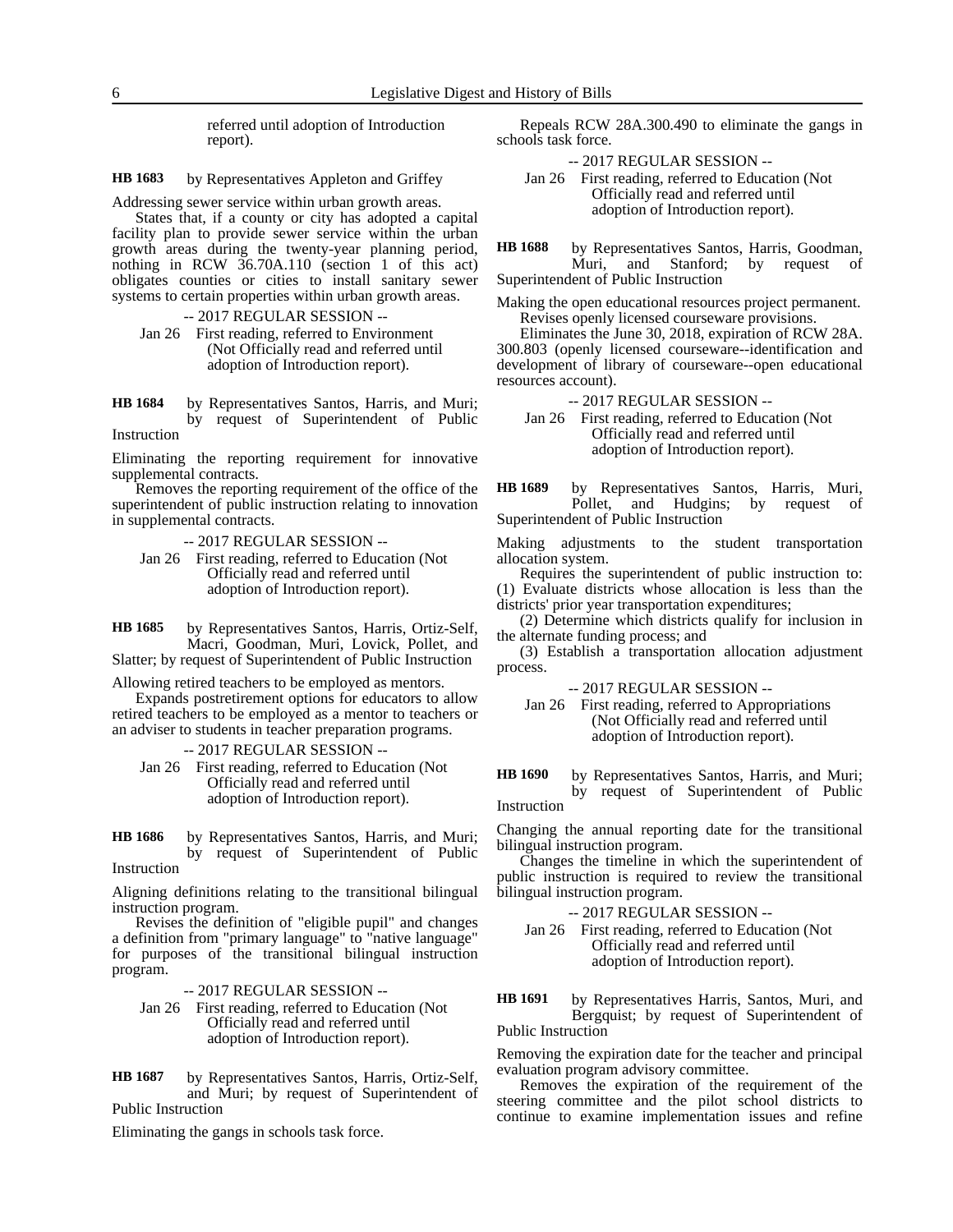tools for the certificated classroom teacher evaluation system and the principal evaluation system.

- -- 2017 REGULAR SESSION -- Jan 26 First reading, referred to Education (Not Officially read and referred until adoption of Introduction report).
- by Representatives Buys, Sawyer, Chapman, Condotta, Stanford, Lytton, Vick, Blake, and **HB 1692**

### Fitzgibbon

Concerning agriculture and farming.

Revises the definition of "farm product" to include marijuana, useable marijuana, and marijuana-infused products, for purposes of RCW 7.48.305 (section 2 of this act) relating to agricultural activities and forest practices.

#### -- 2017 REGULAR SESSION --

Jan 26 First reading, referred to Agriculture & Natural Resources (Not Officially read and referred until adoption of Introduction report).

by Representatives Griffey and Young **HB 1693**

Making crimes and threats against persons because of their occupation as a firefighter or emergency responder a hate crime.

Finds that a hate crime committed against a victim because of the victim's occupation as a firefighter or emergency responder may be identified in the same manner that a hate crime committed against a victim of another protected group is identified.

-- 2017 REGULAR SESSION --

Jan 26 First reading, referred to Public Safety (Not Officially read and referred until adoption of Introduction report).

by Representatives MacEwen and Santos **HB 1694**

Providing state funding assistance for public school construction.

Authorizes the state finance committee to issue lottery revenue bonds for the purpose of providing needed construction assistance to support public school facility needs.

-- 2017 REGULAR SESSION --

- Jan 26 First reading, referred to Capital Budget (Not Officially read and referred until adoption of Introduction report).
- by Representatives Stokesbary, Springer, and Frame **HB 1695**

Concerning the excise taxation of crowdfunding donations.

Provides a business and occupation tax exemption and a sales and use tax exemption on contributions by a donor to a donee through a crowdfunding web site.

-- 2017 REGULAR SESSION --

Jan 26 First reading, referred to Finance (Not Officially read and referred until adoption of Introduction report).

- by Representatives Stokesbary and MacEwen **HB 1696**
- Concerning presidential electors. Modifies provisions regarding presidential electors.
	- -- 2017 REGULAR SESSION -- Jan 26 First reading, referred to State Government, Elections & Information Technology (Not Officially read and referred until adoption of Introduction report).
- by Representatives Hudgins, Harmsworth, Manweller, Tarleton, and Stanford **HB 1697**

Addressing the cybersecurity and information technology professional shortage by requiring a study of incentive methods for attracting high-demand talent in information technology and cybersecurity to state agencies.

Requires the student achievement council, in collaboration with the state board for community and technical colleges and the workforce training and education coordinating board, to study the demand for qualified information technology and cybersecurity employees at state agencies.

-- 2017 REGULAR SESSION -- Jan 26 First reading, referred to Higher Education (Not Officially read and referred until adoption of Introduction report).

by Representatives Kilduff, Muri, Farrell, Riccelli, Robinson, Jinkins, Senn, Fey, Macri, Tarleton, Pollet, and Stanford **HB 1698**

Concerning enhancing public health and safety by implementing emergency preparedness guidance measures related to oil train accidents.

Requires the department of health to: (1) Create emergency preparedness guidance for oil train accidents and directly associated hazards; and

(2) Implement a public awareness and education outreach program to increase awareness among citizens and local communities.

-- 2017 REGULAR SESSION --

Jan 26 First reading, referred to Public Safety (Not Officially read and referred until adoption of Introduction report).

by Representatives McBride, Peterson, Fitzgibbon, and Tarleton **HB 1699**

Authorizing a person to take a dog to any place of public resort, accommodation, assemblage, or amusement for the purpose of training the dog as a dog guide or service animal.

Authorizes a person to take certain dogs to a place of public resort, accommodation, assemblage, or amusement for training of the dog as a dog guide or service animal.

### -- 2017 REGULAR SESSION --

Jan 26 First reading, referred to Judiciary (Not Officially read and referred until adoption of Introduction report).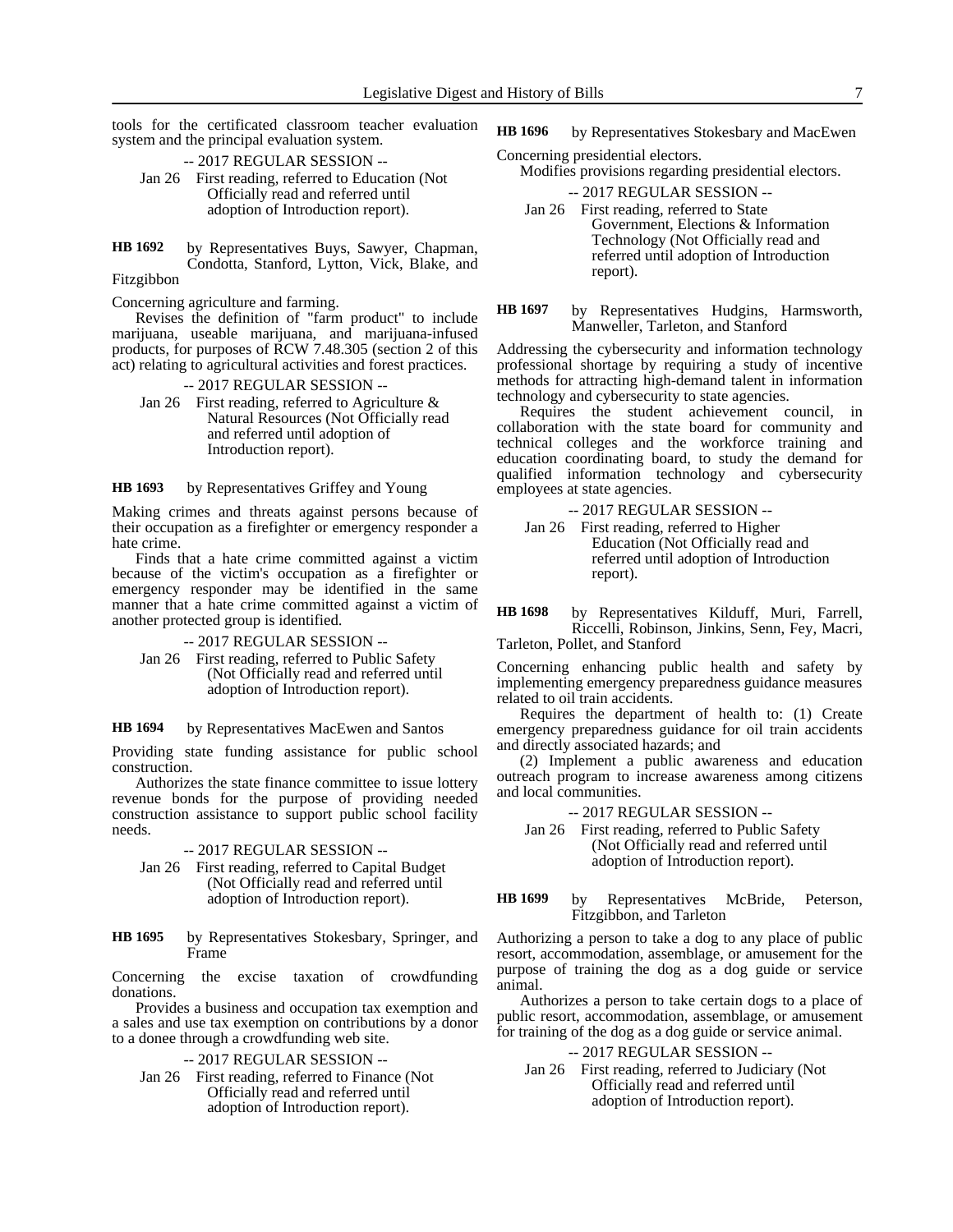by Representatives McBride, Jinkins, Peterson, and Fitzgibbon **HB 1700**

Concerning cremation by biochemical hydrolysis.

Addresses alkaline hydrolysis which is the reduction of human remains to bone fragments and essential elements in a licensed hydrolysis facility using heat, pressure, water, and alkaline substances.

-- 2017 REGULAR SESSION --

Jan 26 First reading, referred to Business & Financial Services (Not Officially read and referred until adoption of Introduction report).

by Representatives Lovick, Klippert, Goodman, Kilduff, Sells, Gregerson, Kagi, Senn, Frame, and Stanford **HB 1701**

Lowering the allowed alcohol concentration.

Changes the amount of alcohol concentration allowed from 0.08 to 0.05.

-- 2017 REGULAR SESSION --

Jan 26 First reading, referred to Public Safety (Not Officially read and referred until adoption of Introduction report).

by Representatives Dye, Tarleton, Nealey, Fey, Klippert, Young, Vick, J. Walsh, Stonier, Fitzgibbon, Johnson, Muri, and Stanford **HB 1702**

Concerning the authority of port districts to provide telecommunications services.

Authorizes a port district, within a county that has at least one border along the southern, eastern, or northern border of the state, to construct, purchase, acquire, develop, finance, lease, license, handle, provide, add to, contract for, interconnect, alter, improve, repair, operate, and maintain telecommunications facilities within or without the district's limits.

-- 2017 REGULAR SESSION --

- Jan 26 First reading, referred to Technology & Economic Development (Not Officially read and referred until adoption of Introduction report).
- by Representatives Pollet, Frame, Dolan, Blake, Fitzgibbon, Chapman, Goodman, Ryu, Tarleton, and Stanford **HB 1703**

Concerning comprehensive school safety planning for public and private K-12 schools.

Requires the superintendent of public instruction, in consultation with the state building code council, to publish, and update every four years, guidelines and criteria for school districts, public schools that are not common schools, and educational service districts to conduct a comprehensive engineering survey for seismic safety of a public school building used by students.

-- 2017 REGULAR SESSION --

Jan 26 First reading, referred to Education (Not Officially read and referred until adoption of Introduction report).

by Representatives DeBolt, Hayes, McDonald, and Smith **HB 1704**

Concerning doula services for incarcerated women.

Requires jails and the department of corrections to make reasonable accommodations for the provision of available doula services to inmates who are pregnant or who have given birth in the last six weeks.

-- 2017 REGULAR SESSION --

Jan 26 First reading, referred to Health Care & Wellness (Not Officially read and referred until adoption of Introduction report).

by Representatives Kirby and Hargrove **HB 1705**

Authorizing flexibility schools and flexibility zones.

Requires the office of the superintendent of public instruction to develop a process for school districts to apply to have one or more schools within the district designated as a flexibility school.

-- 2017 REGULAR SESSION --

Jan 26 First reading, referred to Education (Not Officially read and referred until adoption of Introduction report).

by Representatives Chandler, Santos, Hargrove, Kagi, Van Werven, Condotta, and Tarleton **HB 1706**

Requiring students to pass a civics test as a prerequisite to graduation from high school.

Requires public and private high schools to require, as a prerequisite to graduation, that students take and pass the civics component of the federally administered naturalization test.

Requires the superintendent of public instruction to develop the test.

-- 2017 REGULAR SESSION --

Jan 26 First reading, referred to Education (Not Officially read and referred until adoption of Introduction report).

by Representatives Stanford, Ormsby, and Lovick; by request of Select Committee on Pension Policy **HB 1707**

Defining salary for purposes of the Washington state patrol retirement system.

Revises the definition for "salary" for purposes of the Washington state patrol retirement system.

-- 2017 REGULAR SESSION --

Jan 26 First reading, referred to Appropriations (Not Officially read and referred until adoption of Introduction report).

by Representatives Chandler, Ormsby, and Stanford; by request of Select Committee on Pension Policy **HB 1708**

Allowing new government employees the option of opting out of retirement system membership if the employee is age sixty or older when first hired, or when the employee's employer opts into retirement plan participation.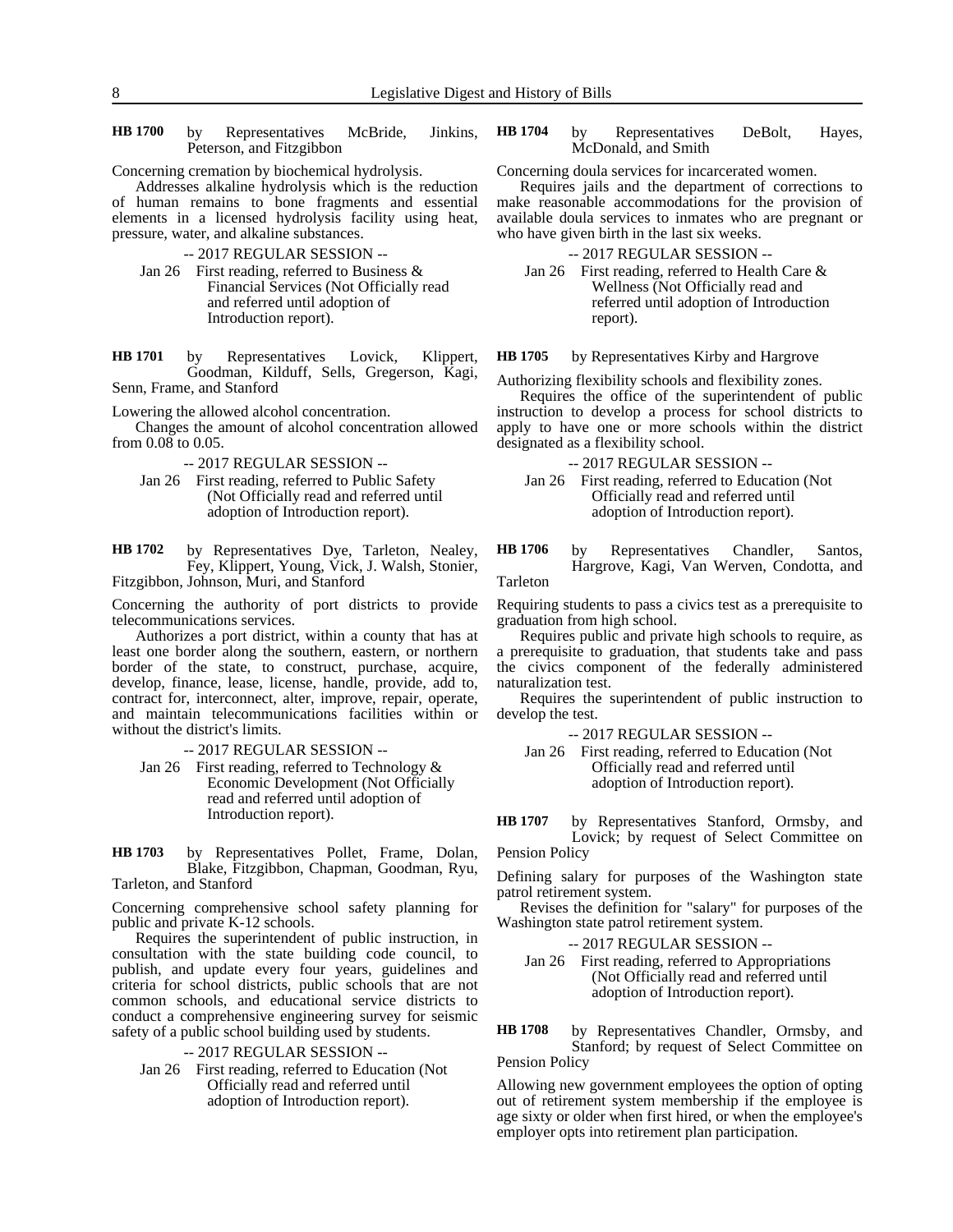Allows certain state employees the option of opting out of retirement system membership.

-- 2017 REGULAR SESSION --

Jan 26 First reading, referred to Appropriations (Not Officially read and referred until adoption of Introduction report).

by Representatives Chandler, Ormsby, and Stanford; by request of Select Committee on Pension Policy **HB 1709**

Authorizing the transfer of public employees' retirement system service credit to the public safety employees' retirement system due to differing definitions of full-time.

Authorizes a public employee to elect to have their public employees' retirement system service credit transferred to the public safety employees' retirement system if: (1) They worked under a written employment contract before January 1, 2017, that defined full-time as less than one hundred sixty hours per month;

(2) They have met membership requirements for the public safety employees' retirement system;

(3) Their employer incorrectly reported the employee's service in the public safety employees' retirement system; and

(4) Contributions required for past periods of service are paid to the department of retirement systems.

-- 2017 REGULAR SESSION --

- Jan 26 First reading, referred to Appropriations (Not Officially read and referred until adoption of Introduction report).
- by Representatives Kretz, Blake, Schmick, Short, and Condotta **HB 1710**

Limiting appeals related to the harvest of damaged forest products.

States that a decision by the department of natural resources to salvage and sell perishable fire-damaged timber is final, is not subject to appeal under the administrative procedure act or section 3 of this act, and may not be the basis for any civil cause of action.

Exempts decisions related to the sale of perishable fire-damaged timber from the procedural requirements of the state environmental policy act.

### -- 2017 REGULAR SESSION --

Jan 26 First reading, referred to Agriculture & Natural Resources (Not Officially read and referred until adoption of Introduction report).

by Representatives Kretz, Springer, Pettigrew, Schmick, Short, and Condotta **HB 1711**

Prioritizing lands to receive forest health treatments.

Requires the department of natural resources to: (1) Develop and implement a policy for prioritizing investments on forest health treatments in strategic defensible areas to protect public lands against losses from wildfire; and

(2) Develop a prioritized list of parcels of state land that would benefit most from forest health treatments during the following six years.

-- 2017 REGULAR SESSION --

Jan 26 First reading, referred to Agriculture & Natural Resources (Not Officially read and referred until adoption of Introduction report).

by Representatives Sawyer and Condotta **HB 1712**

Establishing an endorsement to the marijuana retailer's license to authorize marijuana delivery services.

Creates a marijuana delivery endorsement to a marijuana retailer's license that authorizes the holder to deliver marijuana products to a person who is at least twenty-one years old at a private residence, hotel, motel, boarding house, resort, hostel, trailer camp, or similar lodging business.

-- 2017 REGULAR SESSION --

Jan 26 First reading, referred to Commerce & Gaming (Not Officially read and referred until adoption of Introduction report).

by Representatives Senn, Dent, Kagi, and Kilduff **HB 1713**

Implementing recommendations from the children's mental health work group.

Requires the state health care authority to: (1) Oversee the coordination of resources and services through the managed health care system for children who are eligible for medical assistance and have been identified as requiring mental health treatment; and

(2) Require universal screening and provider payment for depression for certain children.

Requires the department of early learning to establish a child care consultation program linking child care providers with resources for caring for infants and young children who present behavioral concerns.

Requires educational service districts to establish a lead staff person for mental health.

Requires the office of the superintendent of public instruction to employ a children's mental health services coordinator.

Requires the health workforce council to collect and analyze workforce survey and administrative data for clinicians qualified to provide children's mental health services.

Requires Washington State University to offer one, and the University of Washington to offer one additional, twenty-four month residency position that is approved by the accreditation council for graduate medical education to a resident specializing in child and adolescent psychiatry.

Requires a behavioral health organization to reimburse a provider for a behavioral health service provided to certain covered persons.

-- 2017 REGULAR SESSION --

Jan 26 First reading, referred to Early Learning & Human Services (Not Officially read and referred until adoption of Introduction report).

by Representatives Cody, Doglio, Ryu, Pollet, Peterson, McBride, Wylie, Stonier, Goodman, Sawyer, Bergquist, Gregerson, Sullivan, Lytton, **HB 1714**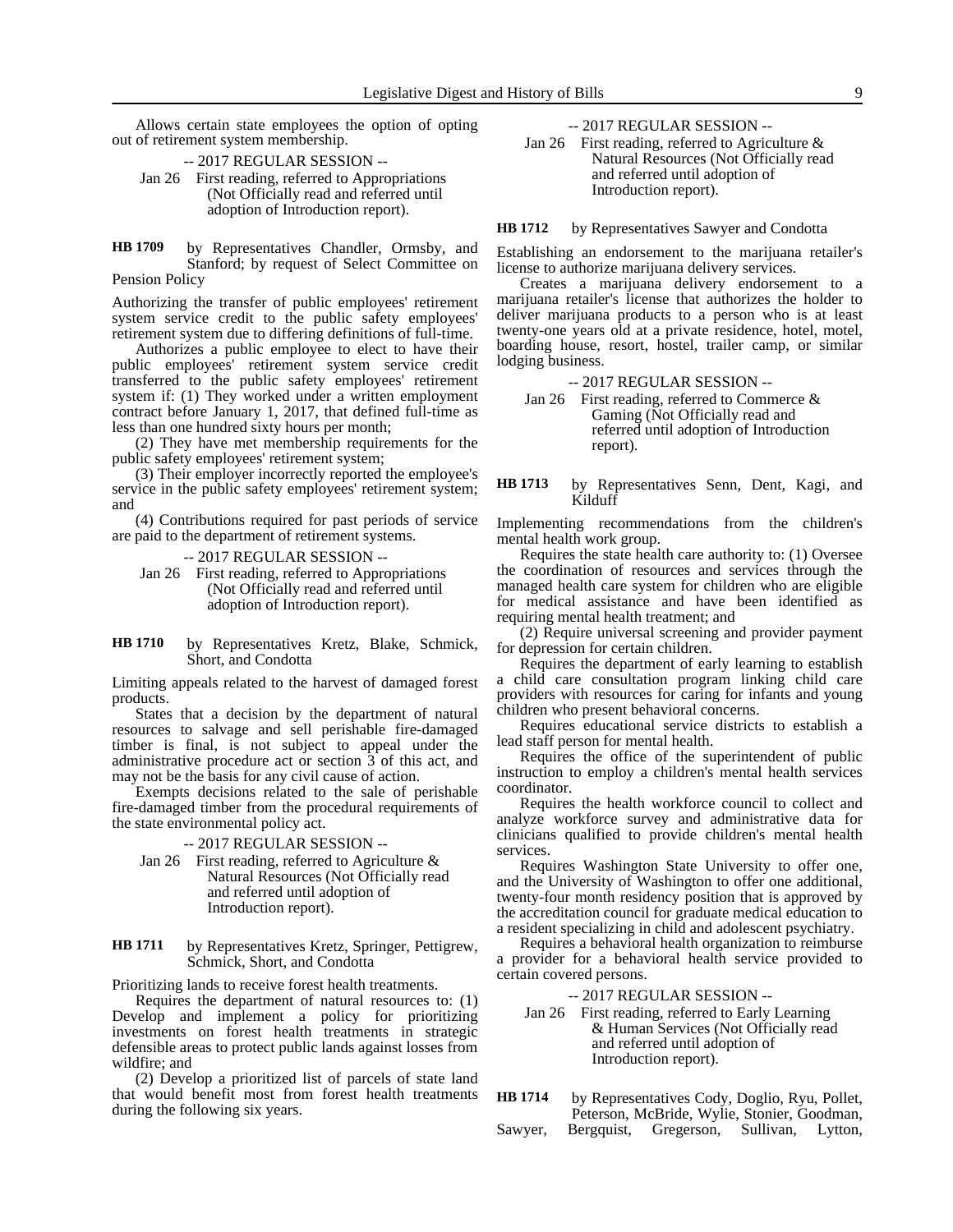Tharinger, Chapman, Lovick, Senn, Hansen, Sells, Frame, Fitzgibbon, Riccelli, Macri, Jinkins, Dolan, Stanford, Orwall, Ortiz-Self, Farrell, Slatter, Tarleton, Clibborn, Fey, Kilduff, Reeves, Pettigrew, Appleton, Robinson, Blake, Ormsby, Pellicciotti, Kloba, Hudgins, and Santos

Concerning nursing staffing practices at hospitals.

Establishes the Washington state patient safety act.

Requires the department of health to: (1) With stakeholder input, adopt patient assignment limits and recommend quality indicators;

(2) Upon receipt of a complaint, conduct an audit of a hospital's compliance with this act and investigate complaints of violations of this act; and

(3) Maintain, for public inspection, records of civil penalties, administrative actions, or license suspensions or revocations imposed on hospitals.

Requires a hospital to: (1) Submit a staffing plan to the department of health, implement the staffing plan, and assign nursing personnel to each patient care unit in accordance with the plan; and

(2) Regularly collect information regarding nurse staffing and submit it to the department of health.

-- 2017 REGULAR SESSION --

Jan 26 First reading, referred to Health Care & Wellness (Not Officially read and referred until adoption of Introduction report).

by Representatives Riccelli, Gregerson, **HB 1715**

McBride, Stonier, Wylie, Pollet, Cody, Ryu, Morris, Fitzgibbon, Sullivan, Lytton, Goodman, Morris, Fitzgibbon, Sullivan, Lytton, Tharinger, Chapman, Peterson, Lovick, Senn, Hansen, Sells, Frame, Doglio, Bergquist, Sawyer, Macri, Jinkins, Dolan, Stanford, Orwall, Ortiz-Self, Farrell, Slatter, Tarleton, Springer, Fey, Kilduff, Reeves, Pettigrew, Appleton, Robinson, Blake, Kagi, Ormsby, Pellicciotti, Kloba, Hudgins, and Santos

Addressing meal and rest breaks and mandatory overtime for certain health care employees.

Addresses meals and rest periods for licensed practical ses, registered nurses, surgical technologists, nurses, registered nurses, surgical technologists, diagnostic radiologic technologists, cardiovascular technologists, invasive specialists, respiratory care practitioners, and certified nursing assistants.

Prohibits an employer from: (1) Using prescheduled on-call time to fill chronic or foreseeable staff shortages; and

(2) Scheduling nonemergency procedures that would require overtime.

-- 2017 REGULAR SESSION --

Jan 26 First reading, referred to Labor & Workplace Standards (Not Officially read and referred until adoption of Introduction report).

by Representatives Hudgins and Manweller; by request of Department of Labor & Industries **HB 1716**

Creating the construction registration inspection account as a dedicated account to fund contractor registration and compliance, manufactured and mobile homes, recreational and commercial vehicles, factory built housing and commercial structures, elevators, lifting devices, and moving walks.

Creates the construction registration inspection account to fund contractor registration and compliance, manufactured and mobile homes, recreational and commercial vehicles, factory-built housing and commercial vehicles, factory-built housing and commercial structures, elevators, lifting devices, and moving walks.

-- 2017 REGULAR SESSION --

Jan 26 First reading, referred to Labor & Workplace Standards (Not Officially read and referred until adoption of Introduction report).

by Representatives Smith, Morris, Harmsworth, DeBolt, Hudgins, Van Werven, Santos, and Stanford **HB 1717**

Concerning state agency collection, use, and retention of biometric identifiers.

Prohibits state agencies from collecting, capturing, purchasing, or otherwise obtaining a biometric identifier unless certain conditions are met.

-- 2017 REGULAR SESSION --

- Jan 26 First reading, referred to Technology & Economic Development (Not Officially read and referred until adoption of Introduction report).
- by Representatives Jenkin, Kirby, Barkis, Vick, Stanford, Nealey, Springer, Fey, and **HB 1718**

Condotta

Creating a special permit for certain wine auctions.

Creates a special permit to sell wine through an auction and allow wine tastings at the auction.

-- 2017 REGULAR SESSION --

Jan 26 First reading, referred to Commerce & Gaming (Not Officially read and referred until adoption of Introduction report).

by Representatives Lovick, Dent, Kagi, Senn, and Frame; by request of Department of Early **HB 1719**

Learning

Updating certain department of early learning advising and contracting mechanisms to reflect federal requirements, legislative mandates, and planned system improvements.

Updates certain advising and contracting mechanisms of the department of early learning to reflect federal requirements, legislative mandates, and planned system improvements.

-- 2017 REGULAR SESSION --

Jan 26 First reading, referred to Early Learning & Human Services (Not Officially read and referred until adoption of Introduction report).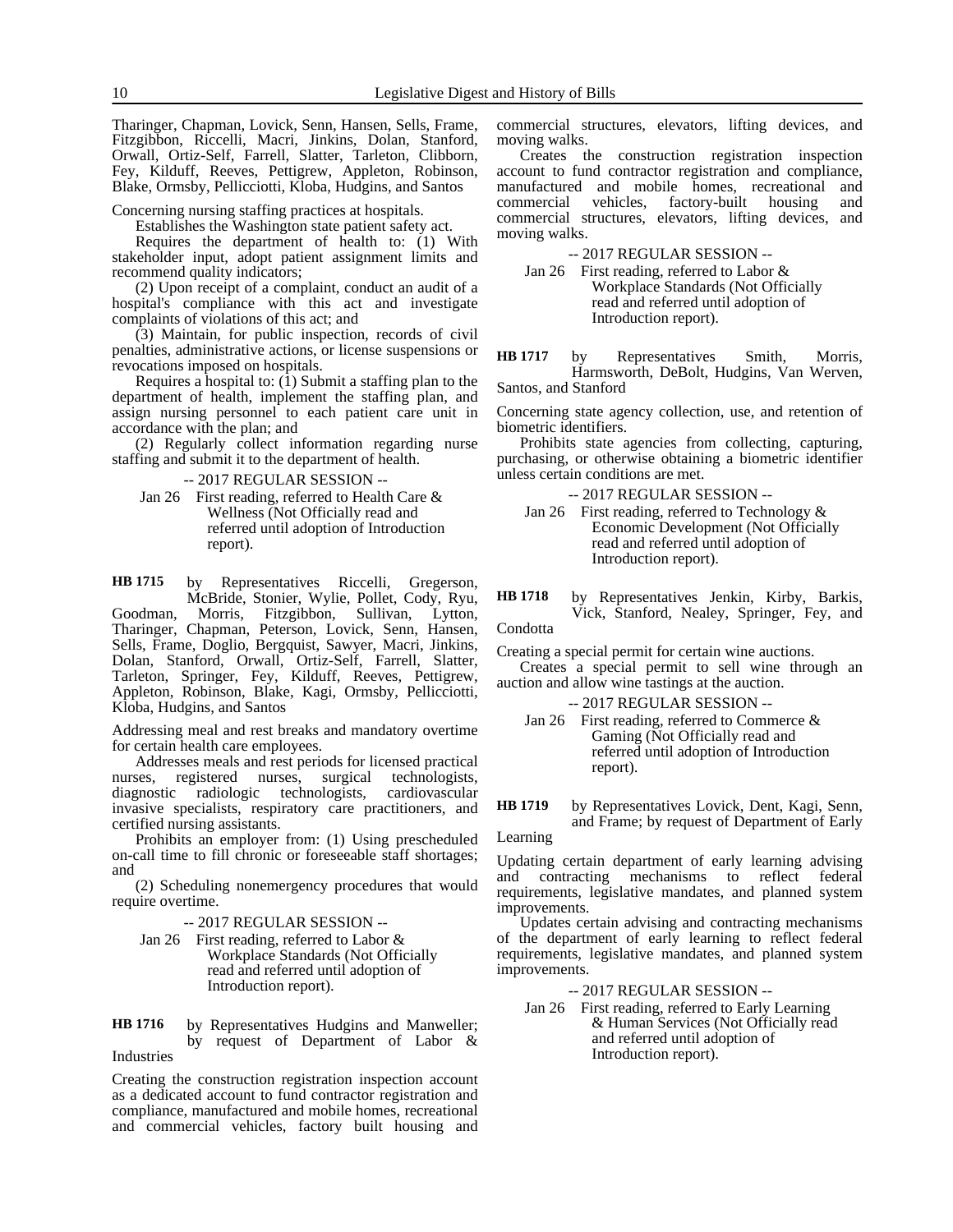### **Senate Bills**

#### by Senators McCoy, Chase, and Saldaña **SB 5483**

Ensuring economic development through the provision of telecommunications services to underserved and unserved customers.

Authorizes a public utility district to construct, purchase, acquire, develop, finance, lease, license, handle, provide, add to, contract for, interconnect, alter, improve, repair, operate, and maintain telecommunications facilities for the provision of: (1) Retail telecommunications services and telecommunications facilities within the district; or

(2) Retail telecommunications services or telecommunications facilities outside of the district.

Authorizes a public utility district to provide retail telecommunications services: (1) By a majority vote of the district commission on a resolution; or

(2) On petition to the district commission signed by registered voters equal to no less than ten percent of the qualified electors of the county based on the total vote cast in the last general county election.

Directs the utilities and transportation commission to require a telecommunications services company, that provides access to the internet, to disclose in writing on the consumer billing statement: (1) The average internet speeds available to the consumer;

(2) The availability of telecommunications services; and

(3) Data use, when the telecommunications company imposes an additional charge to the consumer for the use.

Creates the broadband office within the department of commerce and places responsibility with the office for matters regarding the adoption and deployment of broadband throughout the state.

Requires the department of commerce to convene an advisory group on broadband deployment and adoption to focus on underserved and unserved areas of the state.

-- 2017 REGULAR SESSION --

Jan 26 First reading, referred to Energy, Environment & Telecommunications.

by Senators Honeyford, Rolfes, Billig, Chase, and Keiser; by request of Department of Early **SB 5484**

### Learning

Updating the early learning facilities fund program.

Changes the name of the child care facility revolving fund to the early learning facility revolving fund.

Changes the name of the child care facility fund committee to the early learning facility fund committee.

Authorizes the early learning facility fund committee to use loan and grant repayments and other funding provided to the early learning facilities fund program for the fund.

Expands the duties of the committee and the department of early learning with regard to the fund.

-- 2017 REGULAR SESSION --

Jan 26 First reading, referred to Ways & Means.

by Senators Billig, Miloscia, Keiser, and Darneille **SB 5485**

Collecting data on hunger in Washington state.

Requires the department of health to: (1) Conduct research on food insecurity in the state; and

(2) Add the United States department of agriculture two-question food insecurity screen to the behavioral risk factor surveillance system survey.

#### -- 2017 REGULAR SESSION --

Jan 26 First reading, referred to Human Services, Mental Health & Housing.

by Senators Zeiger, Rolfes, Kuderer, and Chase; by request of Superintendent of Public **SB 5486**

Instruction

Eliminating the reporting requirement for innovative supplemental contracts.

Removes the reporting requirement of the office of the superintendent of public instruction relating to innovation in supplemental contracts.

-- 2017 REGULAR SESSION --

Jan 26 First reading, referred to Early Learning & K-12 Education.

by Senators Zeiger, Rolfes, Chase, Keiser, Hunt, Saldaña, and Wellman; by request of Superintendent of Public Instruction **SB 5487**

Allowing retired teachers to be employed as mentors.

Expands postretirement options for educators to allow retired teachers to be employed as a mentor to teachers or an adviser to students in teacher preparation programs.

### -- 2017 REGULAR SESSION --

Jan 26 First reading, referred to Early Learning & K-12 Education.

by Senators Zeiger, Rolfes, Chase, and Saldaña; by request of Superintendent of Public Instruction **SB 5488**

Changing the annual reporting date for the transitional bilingual instruction program.

Changes the timeline in which the superintendent of public instruction is required to review the transitional bilingual instruction program.

-- 2017 REGULAR SESSION --

Jan 26 First reading, referred to Early Learning & K-12 Education.

by Senators Zeiger, Rolfes, and Chase; by request of Superintendent of Public Instruction **SB 5489**

Aligning definitions relating to the transitional bilingual instruction program.

Revises the definition of "eligible pupil" and changes a definition from "primary language" to "native language" for purposes of the transitional bilingual instruction program.

#### -- 2017 REGULAR SESSION --

Jan 26 First reading, referred to Early Learning & K-12 Education.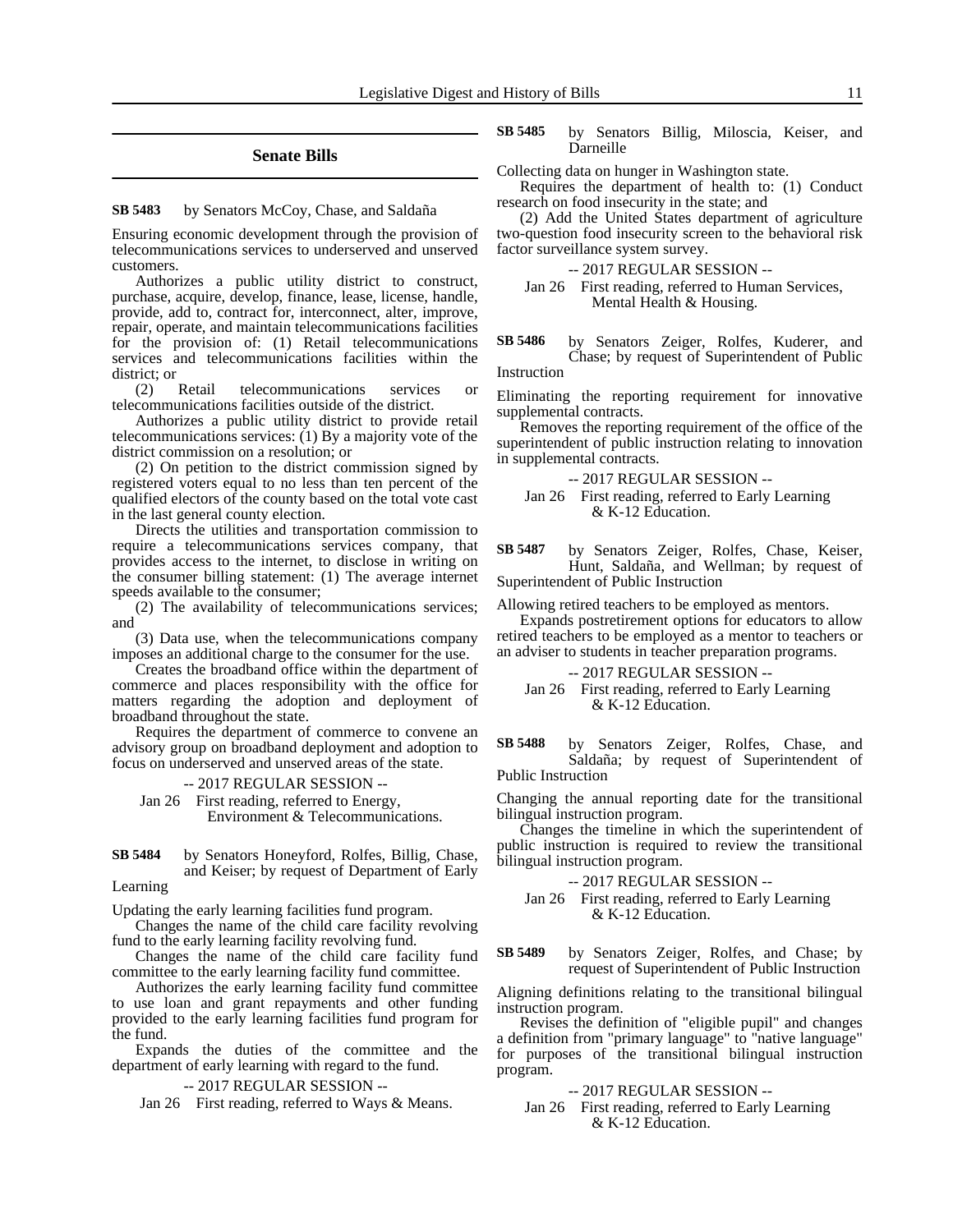by Senators O'Ban, Pedersen, Hunt, and Darneille; by request of Department of Social and Health Services **SB 5490**

Concerning notification requirements for the department of social and health services.

Modifies service and notice requirements of the department of social and health services.

-- 2017 REGULAR SESSION --

Jan 26 First reading, referred to Human Services, Mental Health & Housing.

by Senators Hasegawa, King, Hobbs, Conway, Miloscia, Keiser, Takko, Warnick, Wellman, Hawkins, Chase, Darneille, Pedersen, Hunt, and Saldaña **SB 5491**

Addressing the time period for workers to recover wages under prevailing wage laws.

Provides that the time period for recovery of wages owed to a worker affected by a determination of the prevailing rate of wage is tolled until the prevailing wage determination is final.

- -- 2017 REGULAR SESSION --
- Jan 26 First reading, referred to Commerce, Labor & Sports.

by Senators Conway, Hasegawa, Keiser, Miloscia, Hobbs, Takko, Wellman, Chase, Darneille, Hunt, and Saldaña **SB 5492**

Adding training on public works and prevailing wage requirements to responsible bidder criteria.

Requires a bidder, before award of a public works contract, to also meet the following responsibility criteria to be considered a responsible bidder and qualified to be awarded a public works project: Have attended training from the department of labor and industries or a training program approved by the department relating to the requirements associated with public works and prevailing wage under chapters 39.04 and 39.12 RCW.

-- 2017 REGULAR SESSION --

Jan 26 First reading, referred to Commerce, Labor & Sports.

by Senators Conway, Hasegawa, Keiser, Miloscia, Hobbs, Takko, Wellman, Chase, Darneille, Hunt, and Saldaña **SB 5493**

Establishing the prevailing rate of wage based on collective bargaining agreements or other methods if collective bargaining agreements are not available.

Requires the industrial statistician to establish the prevailing rate of wage by adopting the hourly wage, usual benefits, and overtime pay established in collective bargaining agreements for those trades and occupations that have collective bargaining agreements.

-- 2017 REGULAR SESSION --

Jan 26 First reading, referred to Commerce, Labor & Sports.

by Senators Hasegawa, Miloscia, Hobbs, Takko, Wellman, Chase, Keiser, Darneille, Hunt, and Saldaña **SB 5494**

Improving compliance with prevailing wage procedures.

Addresses prevailing wage procedures with regard to imposing civil penalties on contractors and subcontractors who fail to post certain statements or records required by chapter 39.12 RCW (prevailing wages on public works).

-- 2017 REGULAR SESSION --

Jan 26 First reading, referred to Commerce, Labor & Sports.

#### by Senator Hunt **SB 5495**

Addressing membership in state retirement plans prior to attaining the normal retirement age in another plan.

Addresses membership in a state retirement plan before attaining the normal retirement age in another retirement plan.

-- 2017 REGULAR SESSION --

Jan 26 First reading, referred to Ways & Means.

by Senators Rivers, Mullet, and Wellman **SB 5496**

Concerning local government infrastructure funding.

Modifies public works projects provisions with regard to local government infrastructure funding.

Changes the composition of the public works board.

-- 2017 REGULAR SESSION --

Jan 26 First reading, referred to Ways & Means.

by Senators Hunt, Rivers, and Kuderer **SB 5497**

Requiring transparency in underwriting and rating personal insurance.

Requires an insurer, if the amount of a premium charged by an insurer to an insured under a personal insurance policy is increasing at renewal, to deliver or mail written notification of the significant reasons for the premium increase to the insured at least twenty days before the expiration of the current policy period.

-- 2017 REGULAR SESSION --

Jan 26 First reading, referred to Financial Institutions & Insurance.

by Senators O'Ban, Darneille, Warnick, Rivers, Billig, Zeiger, Carlyle, Walsh, Mullet, Miloscia, Liias, Keiser, Hunt, and Saldaña; by request of Office of the Governor **SB 5498**

Creating the department of children, youth, and families.

Creates the department of children, youth, and families.

Creates the office of innovation and alignment, within the office of the governor, with the primary duties and focus on developing and presenting a plan for the establishment of the department of children, youth, and families.

Transitions the office of innovation and alignment from the office of the governor to be an office within the department of children, youth, and families.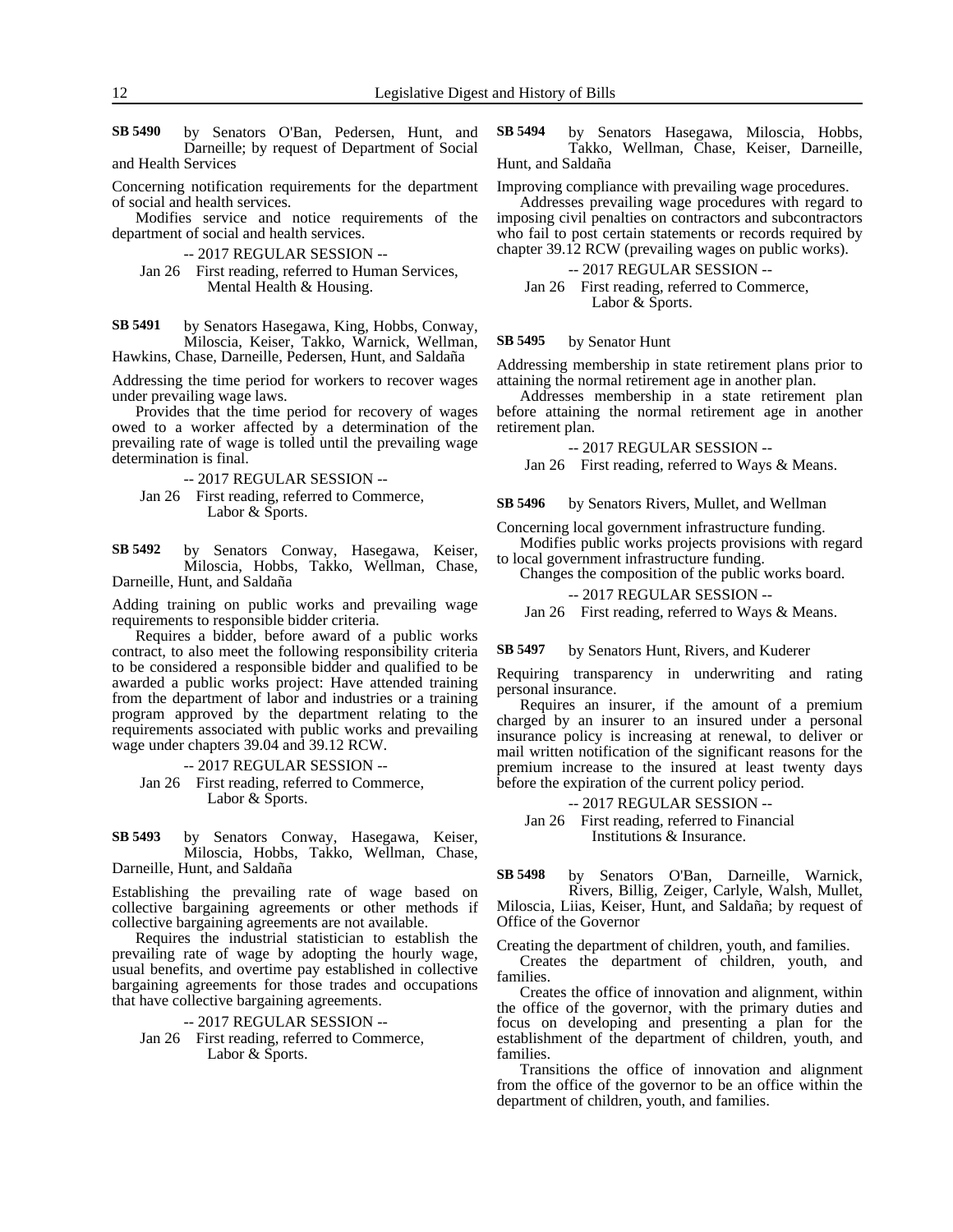Abolishes the department of early learning and transfers its powers, duties, and functions to the department of children, youth, and families.

Transfers the powers, duties, and functions of the department of social and health services, pertaining to child welfare services under chapters 13.34, 13.36, 13.38, 13.50, 13.60, 13.64, 26.33, 26.44, 74.13, 74.13A, 74.14B, 74.14C, and 74.15 RCW, to the department of children, youth, and families.

-- 2017 REGULAR SESSION --

Jan 26 First reading, referred to Human Services, Mental Health & Housing.

#### by Senator Palumbo **SB 5499**

Promoting a sustainable, local renewable energy industry through modifying renewable energy system tax incentives and providing guidance for renewable energy system component recycling.

Modifies renewable energy system tax incentives and provides guidance for renewable energy system component recycling in order to promote a sustainable, local renewable energy industry.

-- 2017 REGULAR SESSION -- Jan 26 First reading, referred to Energy, Environment & Telecommunications.

by Senators Honeyford, Zeiger, Schoesler, Wilson, Angel, and Hobbs **SB 5500**

Concerning the state building code council.

Allows substantial amendments to the codes to be adopted no more frequently than every six years after the adoption and implementation of the 2016 codes referenced in RCW 19.27.031.

Authorizes the state building code council to enact emergency statewide amendments to the state building codes if an amendment is needed: (1) To address a critical life and safety need;

(2) To address a specific new or amended statute;

(3) For consistency with state or federal regulations; or (4) To correct errors or omissions.

Requires the department of enterprise services, with the advice and input from the members of the state building code council, to employ permanent and temporary staff and contract for services for the state building code council.

Changes the composition of the state building code council.

#### -- 2017 REGULAR SESSION --

- Jan 26 First reading, referred to Local Government.
- Feb 2 Scheduled for public hearing in the Senate Committee on Local Government at 1:30 PM. (Subject to change)

by Senators Carlyle, Rolfes, Frockt, Liias, Chase, and Hunt; by request of Department of Ecology **SB 5501**

Concerning imposing a surtax on the possession of hazardous substances.

Revises the model toxics control act to impose a surtax on those persons who are subject to the hazardous substance tax.

-- 2017 REGULAR SESSION -- Jan 26 First reading, referred to Energy, Environment & Telecommunications.

by Senators Becker, Frockt, Baumgartner, Fain, Rolfes, Rivers, Billig, Zeiger, Darneille, Keiser, Hunt, and Saldaña **SB 5502**

Modifying Washington state's motion picture and film industries tax credit.

Provides a business and occupation tax credit for contributions made by a person to a Washington motion picture competitiveness program for a major motion picture production that portrays a significant historical event in this state.

-- 2017 REGULAR SESSION --

Jan 26 First reading, referred to Agriculture, Water, Trade & Economic Development.

by Senators Baumgartner, Keiser, Fortunato, Darneille, and Saldaña **SB 5503**

Requiring safety belts on school buses.

Requires school buses that are purchased after the effective date of this act to provide safety belts for use by each person riding the bus.

Requires the safety belts to be of a design to provide a lap belt for pelvic restraint and a shoulder belt to restrain upper torso movement.

-- 2017 REGULAR SESSION --

Jan 26 First reading, referred to Transportation.

by Senators Keiser and Bailey **SB 5504**

Concerning city use of state-owned aquatic lands for a publicly owned marina.

Addresses the use of state-owned aquatic lands by a city.

Requires the department of natural resources, for an existing lease between the department and a city that meets certain criteria, to amend the lease in order to comply with this act upon request of the city.

-- 2017 REGULAR SESSION --

Jan 26 First reading, referred to Natural Resources & Parks.

#### by Senator Zeiger **SB 5505**

Eliminating school districts' liability for criminal misconduct of their students that occurs outside of school district custody or supervision.

Provides immunity from liability to school districts for civil damages resulting from criminal acts committed by their students that occur outside of the district's custody or supervision.

### -- 2017 REGULAR SESSION --

- Jan 26 First reading, referred to Law & Justice.
- Jan 31 Scheduled for public hearing in the Senate Committee on Law & Justice at 10:00 AM. (Subject to change)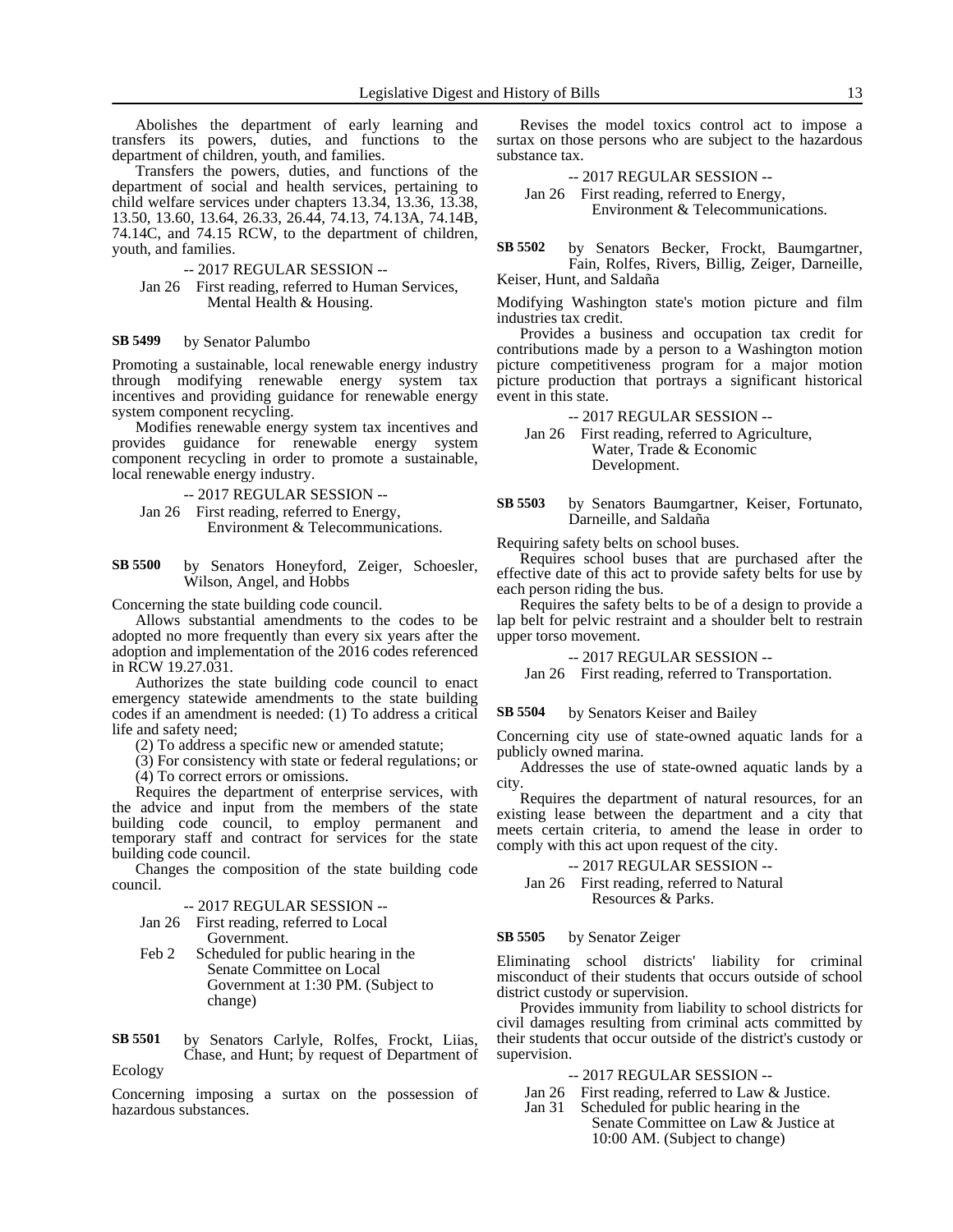#### by Senators Zeiger and Wilson **SB 5506**

Concerning the transfer of firearms at nonprofit fundraising activities.

Exempts the following from requirements on background checks, sales, and transfers regarding a firearm: A transfer of possession of a firearm between individuals while conducting nonprofit fund-raising activities including auctions, raffles, and contests.

-- 2017 REGULAR SESSION --

- Jan 26 First reading, referred to Law & Justice.
- Jan 31 Scheduled for public hearing in the Senate Committee on Law & Justice at 10:00 AM. (Subject to change)
- by Senators Zeiger, O'Ban, Liias, Fain, and Saldaña **SB 5507**

Concerning the use of automatic renewal provisions in business contracts.

Requires a seller to disclose certain information to a buyer if a business contract provides that the contract will be automatically renewed or extended for an additional period unless the customer declines renewal or extension, and the duration of the additional period is more than one month.

-- 2017 REGULAR SESSION --

- Jan 26 First reading, referred to Commerce, Labor & Sports.
- by Senators Hawkins, Liias, Fortunato, O'Ban, Saldaña, King, Sheldon, and Hobbs **SB 5508**

Authorizing two-year registration periods for certain vehicles while maintaining existing annual vehicle registration fee amounts.

Allows a person to designate either a one-year registration or a two-year registration when registering a vehicle that is eligible for a two-year registration period.

-- 2017 REGULAR SESSION --

Jan 26 First reading, referred to Transportation.

by Senators Carlyle, Ranker, Frockt, Hunt, and Saldaña **SB 5509**

Promoting an equitable clean energy economy by creating a carbon tax that allows investment in clean energy, clean air, healthy forests, and Washington's communities.

Creates a carbon pollution mitigation tax on fossil fuel emissions of greenhouse gases that contribute to global climate change.

Creates the carbon program oversight board to oversee implementation of this act and advise the governor on the achievement of greenhouse gas emission reductions.

Creates an economic and environmental justice oversight panel as a joint body between the office of the governor, the department of ecology, and the department of health.

Requires the department of revenue to establish and administer a low-income carbon pollution mitigation tax grant for state residents to assist in the equitable transition to lower carbon emission energy sources.

Involves the following in some role regarding the imposition of the carbon tax: The department of ecology, the department of revenue, the department of commerce, the department of health, the Washington State University extension energy office, the recreation and conservation office, the office of the attorney general, and other state agencies with control of expenditures of carbon pollution mitigation tax receipts.

Creates the clean energy account, the clean water climate program account, the sustainable forest health account, the carbon reduction investment fund, the sustainable infrastructure fund, and the equitable transition fund.

-- 2017 REGULAR SESSION --

Jan 26 First reading, referred to Energy, Environment & Telecommunications.

by Senators Keiser and Ranker; by request of Department of Social and Health Services **SB 5510**

Concerning assistance with activities of daily living.

Expands the definition of "activities of daily living," for purposes of assisted living facilities requirements, to include self-care activities related to personal care.

-- 2017 REGULAR SESSION -- Jan 26 First reading, referred to Health Care.

by Senators McCoy, Chase, Darneille, and Hunt **SB 5511**

Concerning tribal-state relations.

Addresses issues of mutual concern to the tribes and the state.

Creates the joint summit council on Indian affairs which is part of the legislative branch of state government.

Creates an administrative committee that consists of the legislative members of the council.

-- 2017 REGULAR SESSION --

Jan 26 First reading, referred to State Government.

by Senators Becker, Cleveland, and Rivers **SB 5512**

Placing state hospitals under the licensing authority of the department of health.

Addresses the licensing authority of the department of health with regard to state hospitals.

Requires a state hospital to maintain a coordinated quality improvement program for the improvement of the quality of health care services rendered to patients and the identification and prevention of medical malpractice.

Authorizes the medical quality assurance commission or the board of osteopathic medicine and surgery to review and audit the records of a quality improvement committee's decisions in which a physician's privileges are terminated or restricted.

- -- 2017 REGULAR SESSION --
- Jan 26 First reading, referred to Human Services, Mental Health & Housing.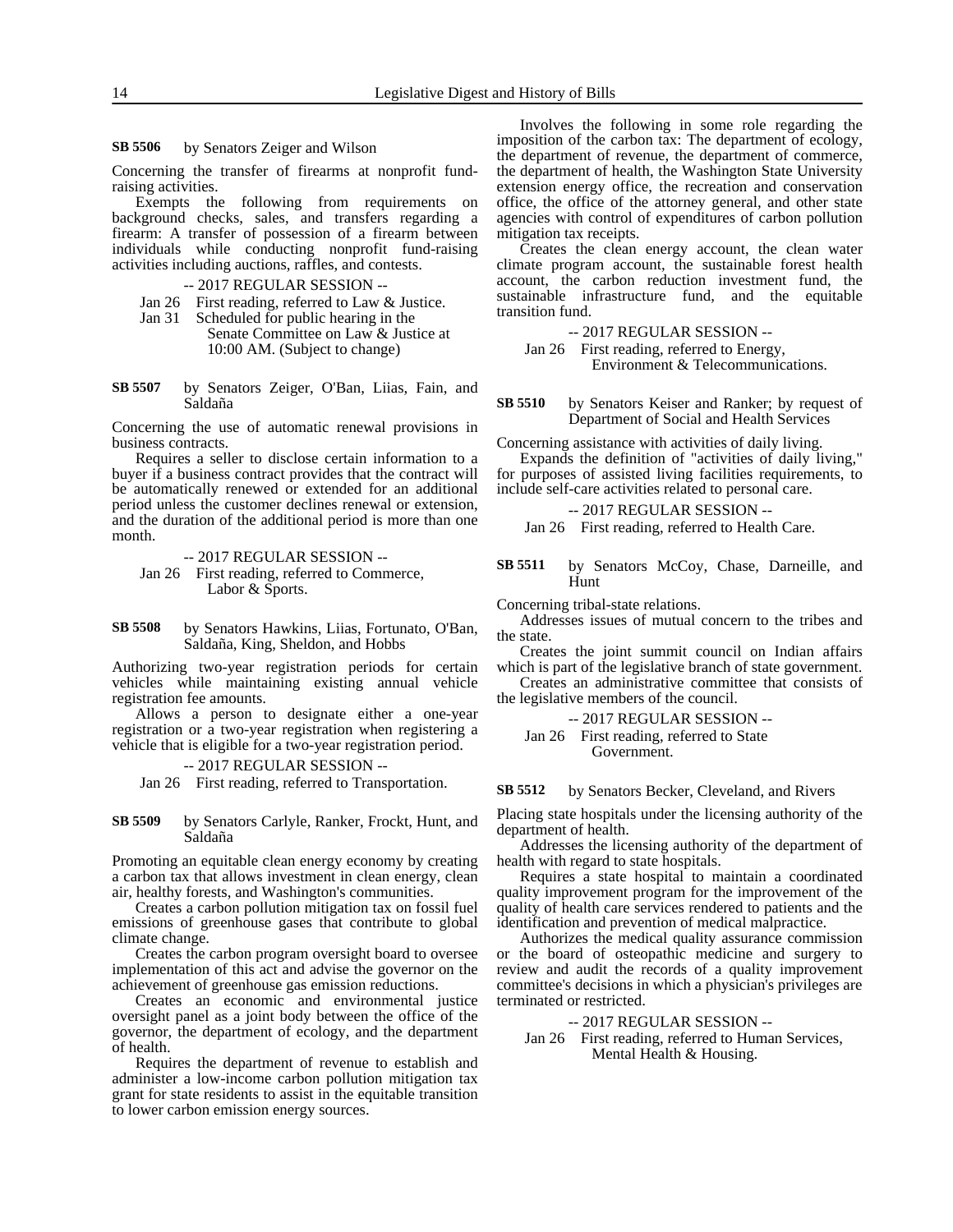by Senators Frockt, Hasegawa, Miloscia, Rolfes, Saldaña, Keiser, Wellman, Conway, Chase, Billig, Kuderer, Hunt, McCoy, and Darneille **SB 5513**

Increasing tax exemption transparency and accountability. Establishes the tax exemption transparency and accountability act.

Creates a tax expenditure budget as part of the biennial budget adopted by the legislature.

Reforms the tax expenditure process by including tax expenditures in a tax expenditure budget in the biennial state budget process and requires they be readopted every two years as part of the budget process or they expire.

Requires the department of revenue to prepare a tax expenditure budget.

Requires the joint legislative audit and review committee to report its findings and recommendations for scheduled tax expenditures to the citizen commission for performance measurement of tax expenditures by June 30th of each year.

-- 2017 REGULAR SESSION --

Jan 26 First reading, referred to Ways & Means.

#### by Senators Rivers, Cleveland, and Keiser; by request of Department of Health **SB 5514**

Concerning rapid health information network data reporting.

Requires the department of health to require hospitals with emergency departments to submit emergency department patient care information, which must be collected, maintained, analyzed, and disseminated by the department.

-- 2017 REGULAR SESSION -- Jan 26 First reading, referred to Health Care.

#### by Senator Warnick **SB 5515**

Encouraging job creation and retention in rural economies through the transparent and accountable provision of targeted tax relief for silicon smelters.

Provides a public utility tax credit, a business and occupation tax credit, and an exemption from the brokered natural gas use tax for silicon smelters to promote the manufacture of silicon for solar energy systems.

### -- 2017 REGULAR SESSION -- Jan 26 First reading, referred to Agriculture,

Water, Trade & Economic Development.

by Senators Rivers, Keiser, Conway, Becker, and Sheldon; by request of Department of Health and Nursing Care Quality Assurance Commission **SB 5516**

Concerning obtaining required clinical experience for licensed practical nurses who complete a nontraditional registered nurse program.

Repeals RCW 18.79.380 regarding the completion of the nontraditional registered nurse program by a licensed practical nurse and the requirement to obtain clinical experience.

-- 2017 REGULAR SESSION --

Jan 26 First reading, referred to Health Care.

by Senators Wilson, Rivers, Cleveland, Hobbs, King, Sheldon, Miloscia, Brown, Angel, Warnick, Keiser, and Schoesler **SB 5517**

Concerning rail dependent uses for purposes of the growth management act and related development regulations.

Authorizes counties and cities to adopt development regulations to assure that agriculture, forest, and mineral resource lands adjacent to short line railroads may be developed for freight rail dependent uses.

Authorizes the transportation element required by RCW 36.70A.070 (section 4 of this act) to include development of freight rail dependent uses on land adjacent to a short line railroad.

Authorizes development regulations to be modified to include development of freight rail dependent uses that do not require urban government services in rural lands.

### -- 2017 REGULAR SESSION --

Jan 26 First reading, referred to Local Government.

- Feb 2 Scheduled for public hearing in the Senate Committee on Local Government at 1:30 PM. (Subject to change)
- by Senators Miloscia, Cleveland, Keiser, O'Ban, and Fortunato **SB 5518**

Requiring fair reimbursement for chiropractic services.

Prohibits a health carrier from paying a chiropractor less for a service or procedure identified under a spinal manipulation code.

Allows a health carrier to pay a chiropractor less than another provider for procedures or services under an equivalent code based on differences in the cost of maintaining a practice or carrying malpractice insurance, as recognized by a nationally accepted reimbursement methodology.

-- 2017 REGULAR SESSION --

Jan 26 First reading, referred to Health Care.

by Senators Kuderer, Darneille, Hasegawa, Hunt, Saldaña, and Keiser **SB 5519**

Concerning the revision of exclusive adult jurisdiction.

Revises the basic juvenile court act with regard to the juvenile courts' exclusive original jurisdiction over proceedings.

Requires a decline hearing to be held when the respondent is sixteen or seventeen years old and the information alleges a violent offense and the juvenile is alleged to have been armed with a firearm, unless the hearing is opposed by the prosecutor, the respondent, and the court.

-- 2017 REGULAR SESSION --

Jan 26 First reading, referred to Human Services, Mental Health & Housing.

#### by Senators Kuderer, McCoy, Chase, Saldaña, Keiser, Hunt, Rolfes, and Frockt **SB 5520**

Requiring a minimum of three years' notice on closures or conversions of mobile home parks and manufactured housing communities.